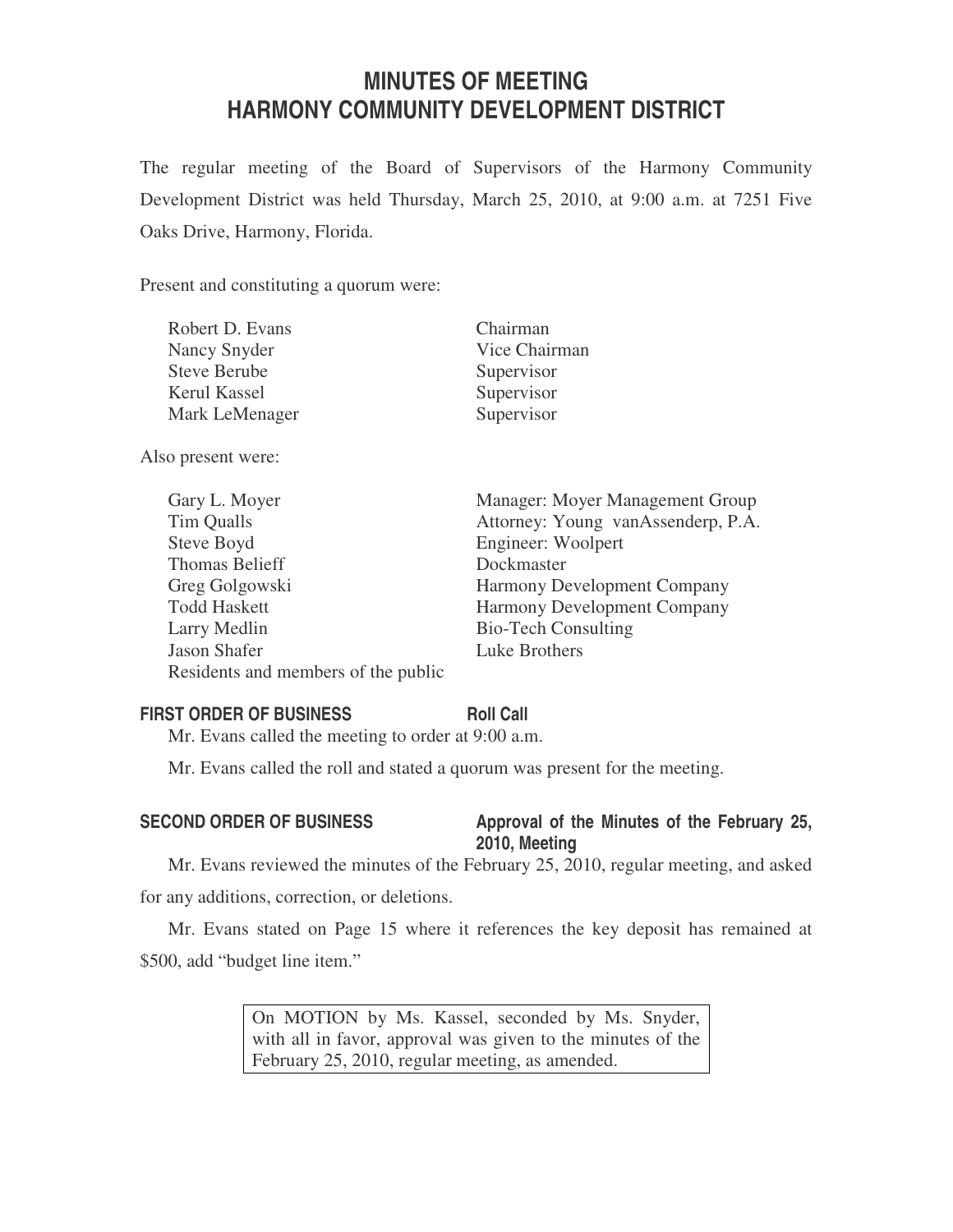#### **THIRD ORDER OF BUSINESS Subcontractor Reports**

**A. Landscaping – Luke Brothers**

Mr. Shafer reviewed the monthly landscaping report as contained in the agenda package and is available for public review in the District Office during normal business hours.

Mr. LeMenager asked have you started trimming the crepe myrtles and meadow grasses?

Mr. Shafer stated yes, they are out in the square trimming crepe myrtles as we speak.

Mr. Berube stated the three tree rings are not done, and the Estates at Harmony are not finished. Last month you reported you ran out of mulch but more had been delivered. It has been three months on this issue. My bigger concern is that our contract for mulching is once a year. The mulching started in November and will now span into April. When we get to next year, will you start in November and carry to April or start in April?

Mr. Shafer stated we always run late on that work effort. Luke Brothers purchases mulch in bulk, and I am not sure they still think that is a better process than purchasing it in bags. It takes longer buying it in bulk.

Mr. Berube stated I notice other landscape companies bring in pallets of bags of mulch and your process looks very labor intensive by having to pickup the load of mulch, shovel it into buckets, and carry it to the application site.

Mr. Shafer stated yes, it is very labor intensive. It has taken quite a while and will be done soon.

Mr. Berube stated I distributed two pictures near where I live, at Bear Grass and Buck Lane. The problem began last quarter of last year, when we had a lot of chinch bugs and weeds. Your predecessor killed a lot of sod and started a sod replacement program. Now Luke Brothers killed these two places and sodded up to these two locations but never came back to redo them. A pallet of sod sat 10 feet from one of those areas, and these photographs are how those areas look today. They are irrigated and I do not know if they were left out of the contract but they look bad. I can understand the mowing crew might not know if it is part of the contract, but it seems to me the irrigation crew would mention it to the mowing crew that there is dead grass in that area.

Mr. Shafer stated I do not know how this got past me.

Mr. Berube stated this is a little pocket park between Schoolhouse and Bear Grass outside the park. There is an empty lot on one side and a house on the other side. It is a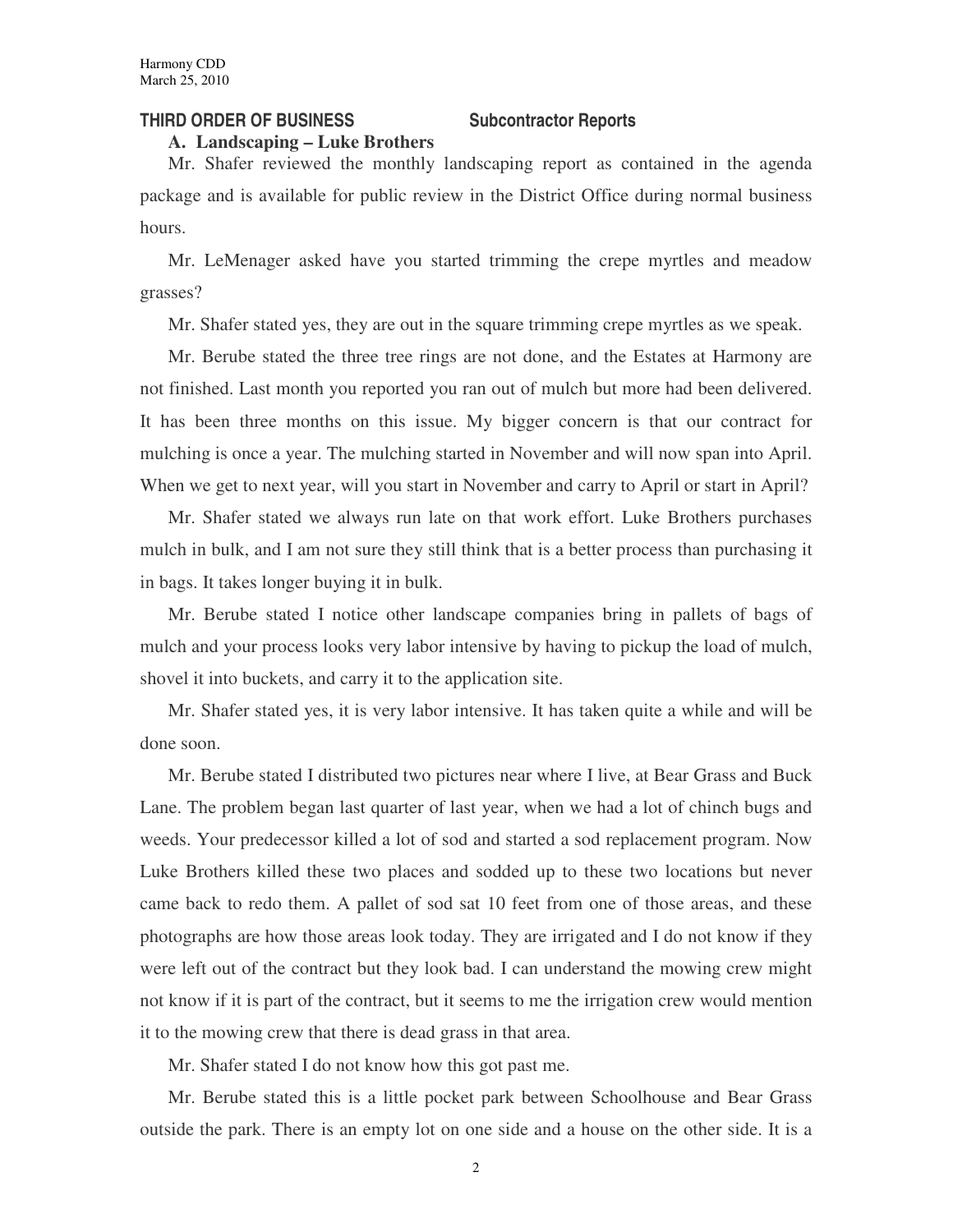continuation of sidewalk. The key is this area is irrigated. It was sort of green before and it was weedy during the sod replacement program. So they sprayed it with Round Up and killed it, just like in other areas. This area just never got replacement sod.

Mr. Shafer stated it will be fixed.

Mr. Berube stated there are also a couple other areas that seem to have been missed during the sod replacement program. One is in front of the main dog park along the outside of the fence at Cat Brier, and another one is starting at the west traffic circle going toward the school where the tree rings need mulching. There are significant areas on both sides of the sidewalk that have dead sod with chinch bug damage. I will leave it to Mr. Shafer to address.

Ms. Kassel asked do you fill in the area where you replace sprinkler heads that are gushing? There is one place in each dog park that I noted with Mr. Golgowski where there is a hole big enough to step in where dirt around the irrigation heads is missing.

Mr. Shafer stated I did review those with Mr. Golgowski and my crew is working on that now.

Ms. Kassel asked is it your policy to fill in those holes when you repair the irrigation heads?

Mr. Shafer stated it is. I do not know if he inspected that park prior to today or not. I do not know if there is a hole because the head was malfunctioning or if he actually repaired and the sprinkler hole did not get filled. When we repair something, it should be put back like it was.

Ms. Kassel asked did you fertilize by the dog park yesterday in that common area?

Mr. Shafer stated yes.

Ms. Kassel stated I noticed there was a lot of fertilizer on the sidewalk.

Mr. Shafer stated that was blown off at 4:30 p.m. I did it myself with one other crew member. I wanted to check to make sure that was completed.

Ms. Kassel stated the Board approved the first phase of a landscape improvement plan for installation in late March to remove dead plants and install new ones. Are we on schedule for that?

Mr. Shafer stated we are going to schedule that for the first of April. We will bring in a separate installation crew from Orlando so the crew onsite can continue their work on the project.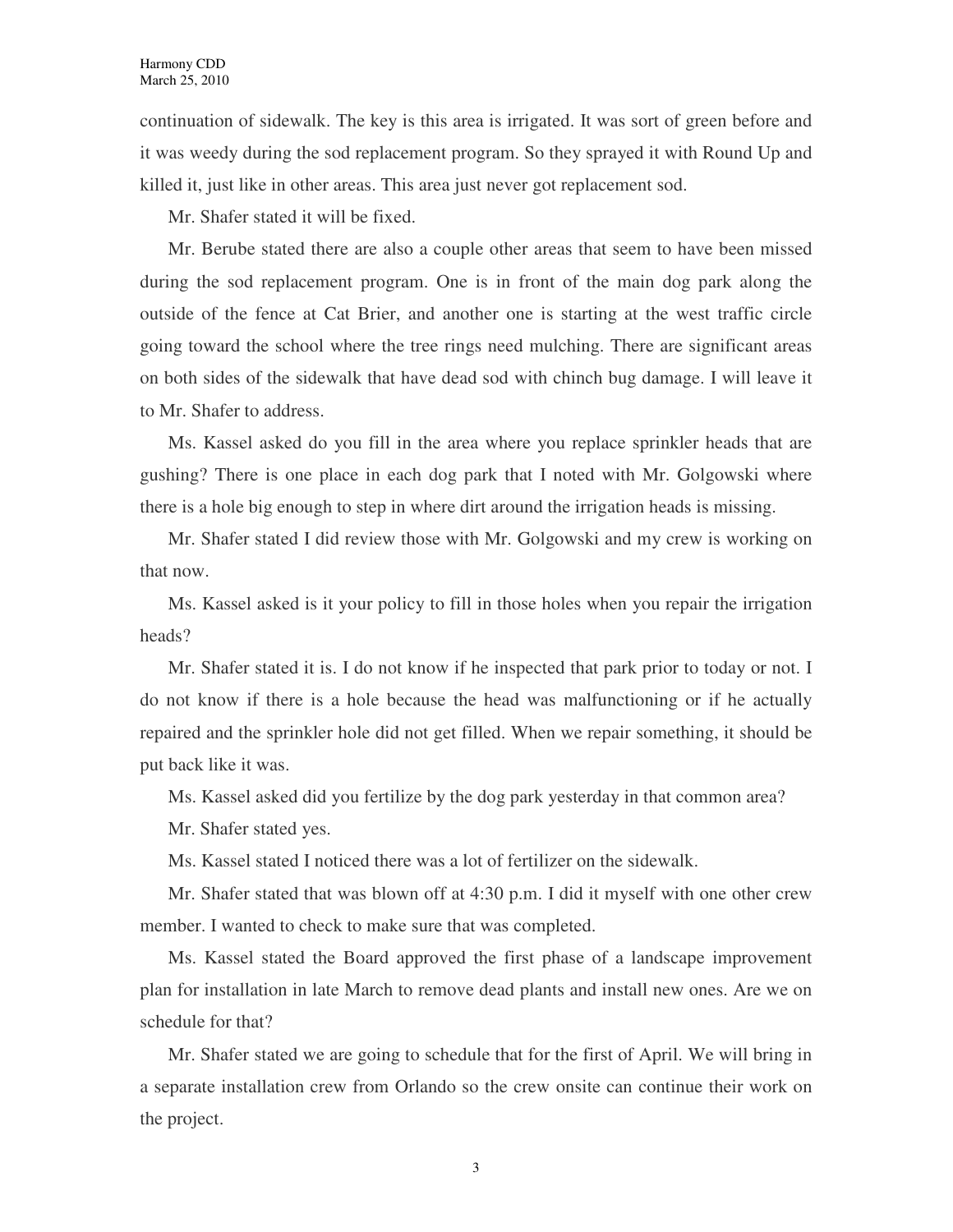Ms. Kassel stated if you have any questions as you proceed, Ms. Pam LeMenager and I are available.

Mr. Haskett stated Mr. Shafer, Mike Couch and I met Tuesday and I discussed some issues with them. There are some areas in need of repair but I also raised the outlying areas not in anyone's view unless you take a walk along the fence. They came to realize their staffing is quite low in comparison to what it should be to accomplish the work they need to prior to the busy mowing season. Mr. Couch, who is Mr. Shafer's boss, committed to adding staff on a weekly basis until they get to the par level they need to be at to be sure everything is under control prior to the heavy growing season, which is probably a month away.

Mr. LeMenager stated I agree with that. I was going to ask if you were in financial trouble because we have not seen many crew members over the winter months.

Mr. Shafer stated no, not at all.

Mr. LeMenager stated I do not know that the area Mr. Berube raised is CDD. On the map, it is not part of the park.

Mr. Berube stated that is correct, it is not part of the park. It is part of the sidewalk easement.

Mr. LeMenager stated I think that is a home owner issue, not a CDD issue.

Mr. Berube stated we are irrigating it. It is the CDD sprinkler system, and there are three sprinklers in each of those blocks. That was my first thought, as well, but the sidewalk easement comes down on both sides of Buck Lane. When the sidewalks are irrigating along Buck Lane, so are those blocks. My first thought was they are attached to the lots, and until the lots are finished, this will not be addressed. But the sprinklers are in place and they are operational, so I am going by the sprinkler setup so I believe they should be maintaining along the sidewalk easements. Luke Brothers mows the grass, as well, but the sod was never replaced. If the CDD irrigates that area, then it makes sense that we maintain it.

Mr. Boyd stated that is CDD irrigation.

Mr. Shafer stated it was explained to me that we do up to the park and the park, not these two areas. We will get these added to our schedule.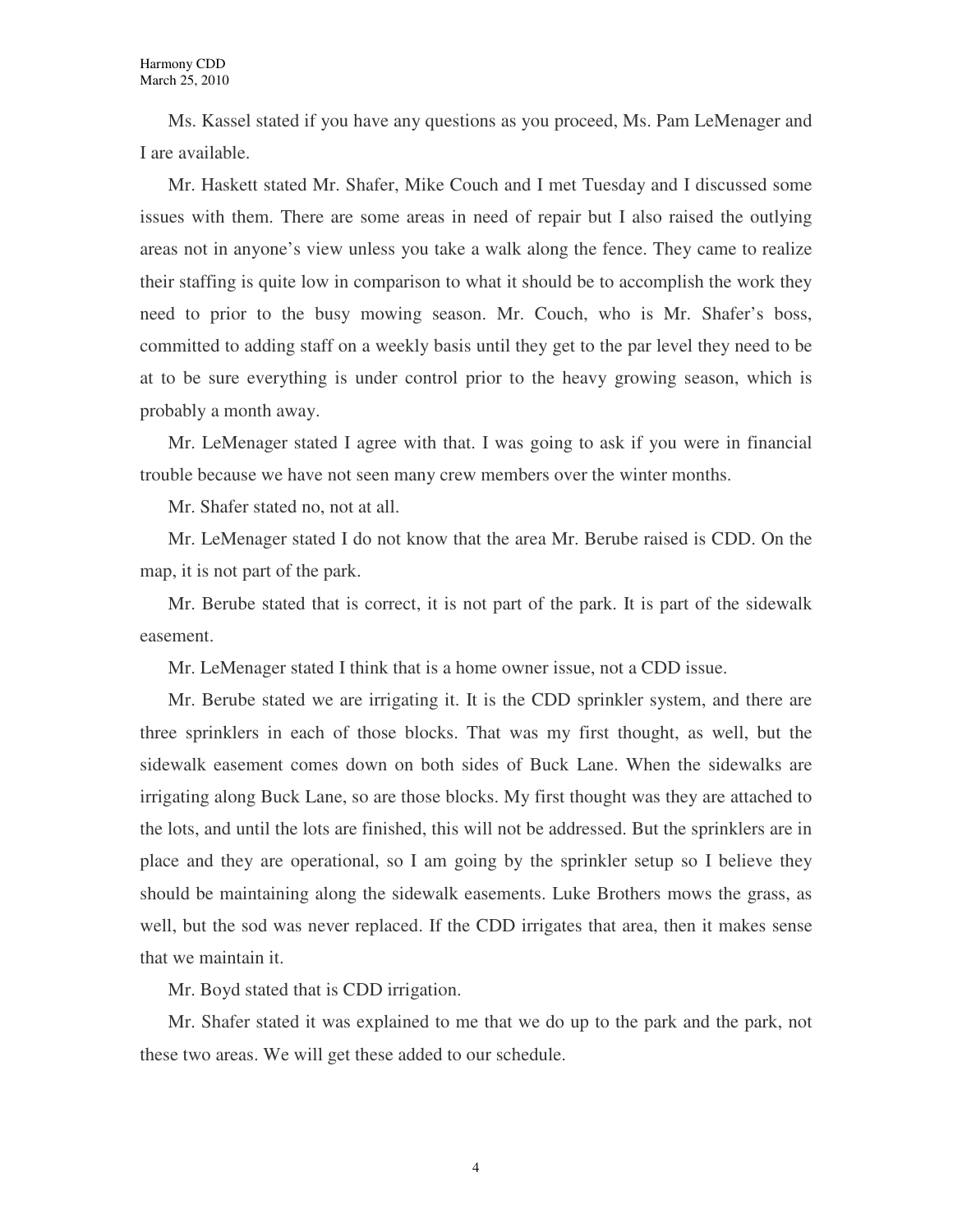#### **B. Aquatic Plant Maintenance – Bio-Tech Consulting**

Mr. Medlin reviewed the monthly aquatic maintenance report as contained in the agenda package and is available for public review in the District Office during normal business hours.

Mr. Medlin stated ponds 27 and 24 are typical of what we are seeing with a couple different types of plants in the water along with algae making rings around the ponds. We have had pretty good success in a lot of ponds, but those two have been more difficult. Pond 24 cleaned up pretty well but it has slipped back over the past month. Pond 27 is getting better, but with the lowering water level and constantly getting a new shelf for the plants to start growing, it makes it challenging. Pond 18 had some bad algae but it has cleaned itself up recently, probably from the weather. We were going to try our new algaecide on that pond, but since it is clean, we will wait until summer and see how it works. There are about six ponds where we are treating algae every two weeks. We are constantly treating them when they are a foot out before they get too wide.

Ms. Kassel asked is some of the slipping back due to the current weather conditions, or will you have additional difficultly as the weather warms up?

Mr. Medlin stated things will only get worse. As the water levels come up, it does make it a little easier. When water keeps dropping, we get a new shelf and spike rush starts growing, which is very difficult to treat. It is not one of the plants listed on very many chemicals, but we are treating it anyway. I am trying new things and there are four choices I can use. I have had good success on some ponds with those chemicals and they will stay clean for months. I know that some ponds will have to be treated every two weeks, which is our plan throughout the summer, perhaps even a third visit during the month so I can treat the littoral areas.

Ms. Kassel asked is there any native pond vegetation that could be planted that will help with the spike rush?

Mr. Medlin stated if it is thick enough, probably. Many of the ponds are planted but some of the plantings are sparse, which is the nature of the plants. It would help to plant more because they help bring out the nutrients from the water so that the spike rush does not have as much to take in and they would not grow as fast. With plantings, you have to take care not to treat the good plants trying to get the spike rush, so sometimes you have to leave it within the planted areas and just get it on the outside.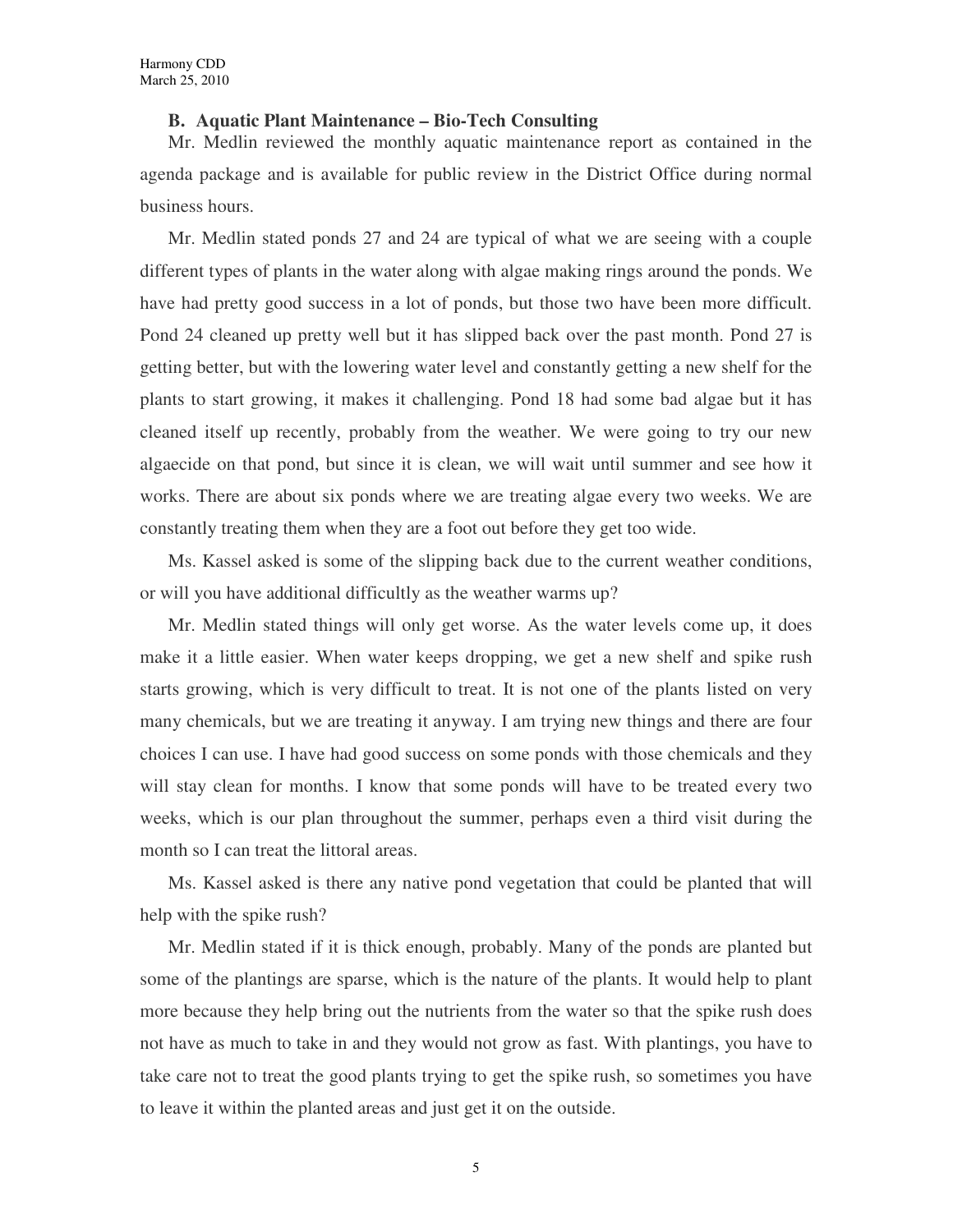Mr. Berube stated last month I left some pictures with Mr. Haskett and Mr. Golgowski of the pond at Lakeshore Park that has a ring all the way around it. There are other outgrowths within the body of the pond.

Mr. Medlin stated they emailed the pictures to me, and that is spike rush and some bladderwort. It was out probably 15 to 20 feet when we first started. I started with the best chemicals we had available, and it pretty much eliminated the bladderwort but it was not able to get the spike rush in that pond. The water level has been dropping ever since. It will come up a little with the recent rains, but overall, a lot of ponds are really low. Last time I treated the pond, I used something different with a really high rate. I treated only half the pond to keep my margin of safety. I looked at it this morning and it is better, but it will take two more treatments. Then I will need to stay on top of it during the summer.

Mr. Berube stated this is a plant that is growing from the bottom and rising to the surface.

Mr. Medlin stated it likes to start at the shoreline and looks like it is from the banks. It grows from the bottom and detaches and then becomes a floating mat.

Mr. Berube asked is there some reason to not physically remove them, other than labor costs?

Mr. Medlin stated we have done some on Pond 19 because it was so visible and I was not having any luck getting the spike rush down. I started raking the side away from the golf course side. It looked good when I was done but two weeks later, you could not tell I had done anything. It has rooted and I am only pulling off the top later. I sprayed the soil a little to try to get it, but it is such a fine plant and it is hard to get a big rake in there. I did not think that effort was worth it, and I would rather try different chemicals at different application rates.

Mr. Golgowski stated spike rush is largely an aesthetic issue as much as anything. If you have plantings along the edge, you tend not to see the spike rush because it gets lost in the taller plantings.

Ms. Kassel asked do we need more pond plantings?

Mr. Golgowski stated yes.

Mr. Medlin stated when the material hits the surface, the sun hits it, decays it, and it creates some algae right there, and that is what makes it look bad.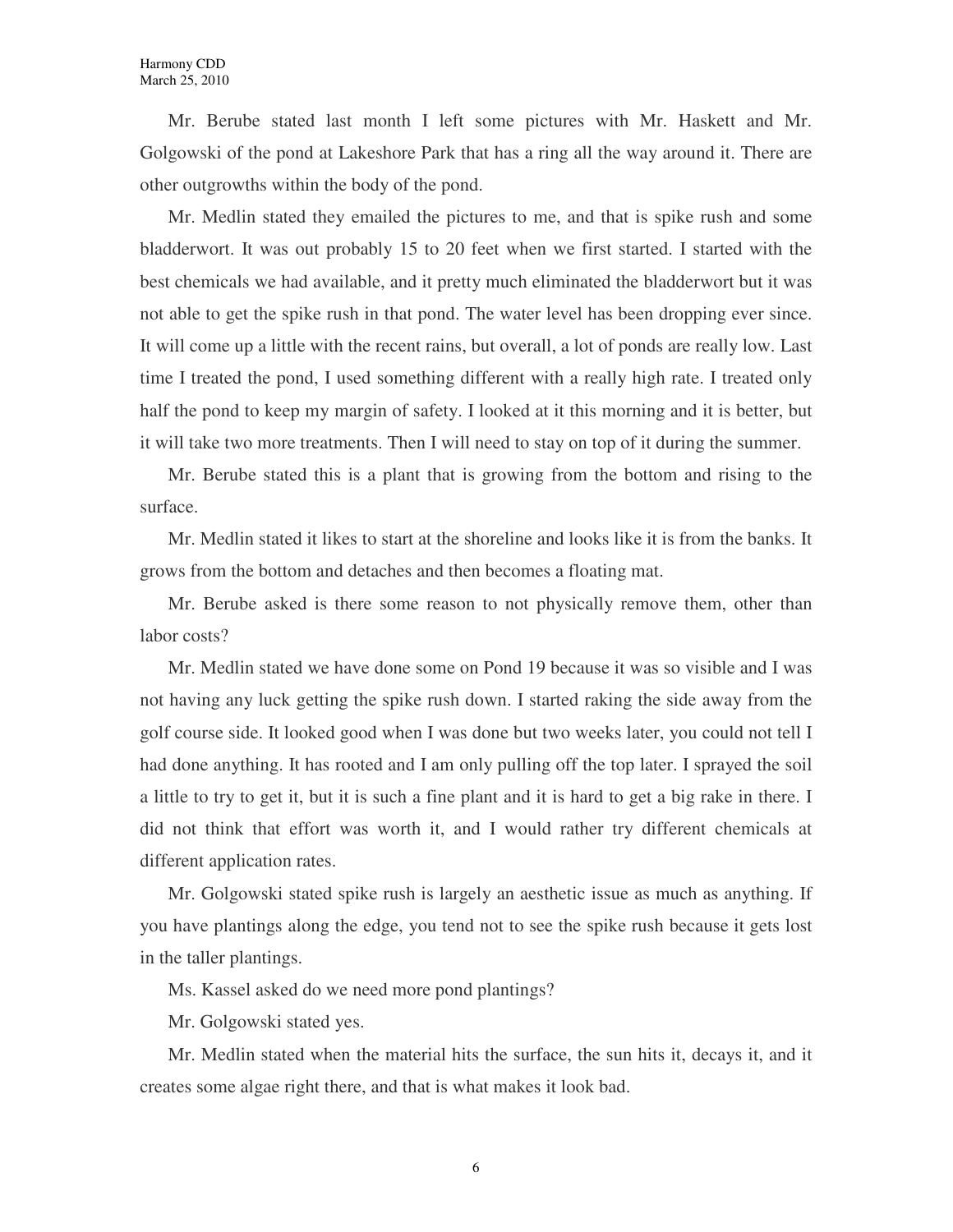Mr. Berube asked if we install plants, does that create a maintenance issue for you with maintaining them?

Mr. Medlin stated you need to choose the right types of plants so they maintain a uniform level, similar to the buffer of grass around each pond. We maintain that grass so little trees or shrubs do not pop up.

Mr. Berube asked the plantings that we have so far are not a maintenance issue?

Mr. Medlin stated no, it is a little more work but it is very doable.

Ms. Kassel asked if you are willing to spend time in labor for raking, are you willing to spend time on installing plants? If you are thinking of something labor intensive to correct the problem on a long-term basis that will require less expensive chemicals and less spraying, I wonder if part of the scope of your work could be doing some of those plantings.

Mr. Medlin stated there are 32 ponds, and it takes all day just to get around most of them. I cannot get around all of them in one day.

Ms. Kassel stated perhaps once a month, as part of your work effort, focus on one or two ponds to do some planting.

Mr. Medlin stated that is something we can talk about and look at later.

Mr. Berube stated I suggest you give us a proposal next month and perhaps we can work out a cooperative arrangement since we know your time is not free. We can enlist some volunteer help, but it is a big job and we understand that.

Ms. Kassel stated it seems like a better alternative for a long-term solution, that requires less expense on your part and on our part in terms of chemicals and less work, rather than constantly spraying chemicals if we can get an ecosystem that is working well and is aesthetically appealing.

Mr. Medlin stated I believe it is the goal overall to install plants on most all the ponds over time.

Mr. Golgowski stated their contract does address additional plantings, but it is an additional item outside their base contract.

#### **C. Dockmaster/Field Manager**

Mr. Belieff reviewed the monthly boat report as contained in the agenda package and is available for public review in the District Office during normal business hours.

Mr. LeMenager stated I am very pleased to see that someone finally used the sailboat.

7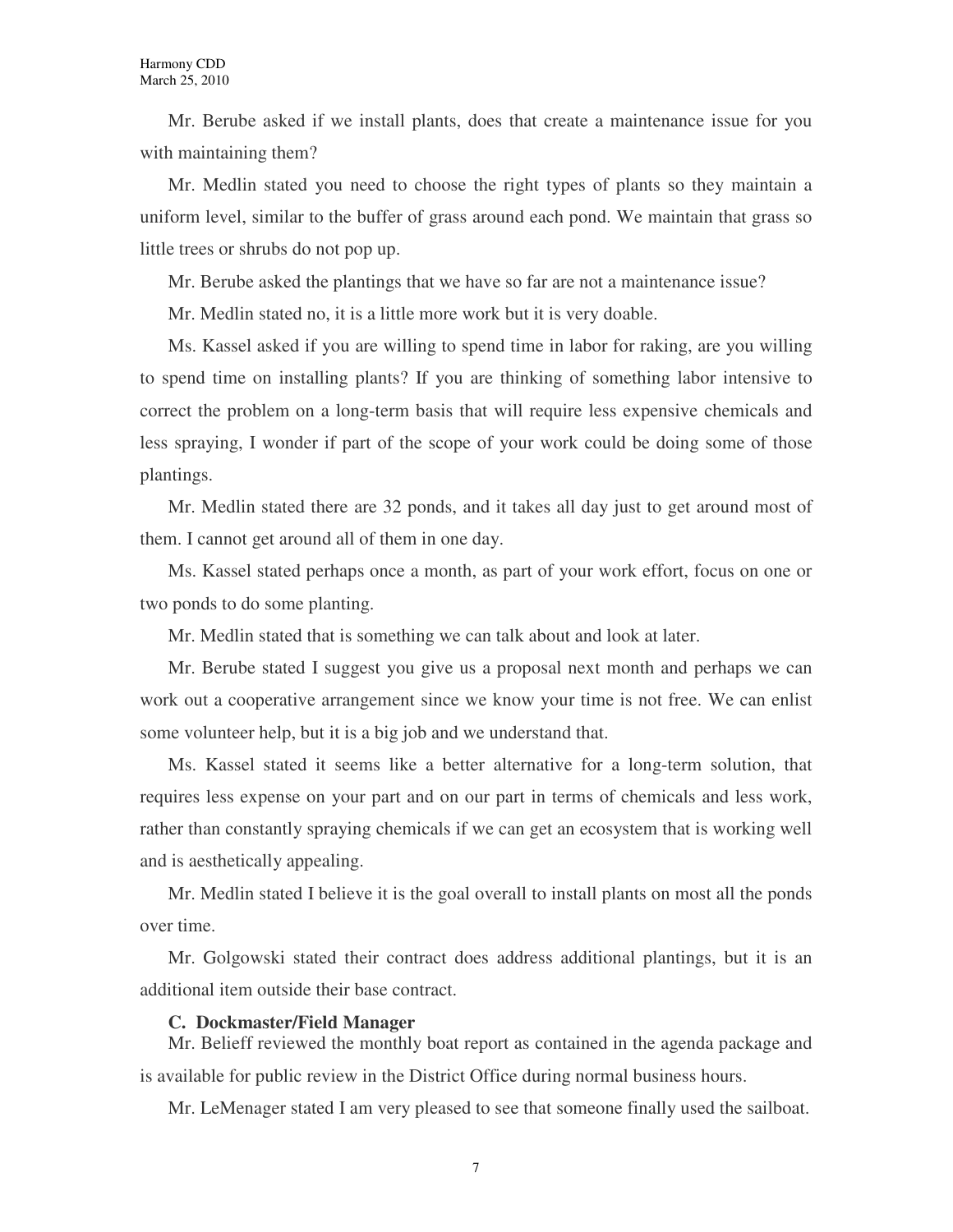Mr. Belieff stated there has been more interest in using the sailboat but the winds have prevented some use.

Mr. Berube stated I have attended Mr. Belieff's orientation twice, and he does a good job with that. The concern I have was raised by a resident. We tie up that sailboat in an area where people have to get wet to get to it. I think I understand why that is because it has a keel that hangs down and you cannot bring it any closer to the shore.

Mr. Belieff stated that is correct, and it also flips over easily.

Mr. Berube stated I think the boat would get more use if people did not have to swim to it. Do we need to modify the docks so we can bring that boat to the dock? What do we have to do make that boat more user friendly?

Mr. Belieff stated there is only so much dock space, and the sailboat seems to be better moored out in the water. It is easy to retrieve the way I have the ropes tied there. It looks like it is hard, but if you walk out a little ways, the water is only knee deep.

Mr. Berube stated to the average person who lives here, we are putting the boat out of reach. I understand that knee deep is not bad, but for people who are afraid of alligators and snakes in the water, that is a deterrent. We need to think about getting that boat more usable without going into the water.

Mr. Belieff stated I am always willing to retrieve the boat for them, unless you want to add on another section of dock, which you will need to do eventually. It is easier to leave the sailboat from the shore than from the dock.

Ms. Kassel stated I have a question on the welding work that was done.

Mr. LeMenager stated I think we all have the same question, repairing 28 trash cans at \$175 each.

Mr. Berube stated I thought this was a proposal and not an invoice since it was not approved by anyone. I wonder how we spend \$5,000 without approval.

Mr. Haskett stated these were the original trash cans that were installed 2003. In the center at the bottom is a grommet. These units have a door that opens up, and as the doors open and close, it had ground down onto the aluminum portion of the can. Over the years, it rusted away. We did some research on replacing the cans, which cost \$850 in 2003. This model is not made anymore and our current units would cost \$14,560 to replace all 28 cans. Instead of throwing 28 cans into the landfill, we researched repairing them. We came up with replacing the broken parts with stainless steel, which will not rust, and an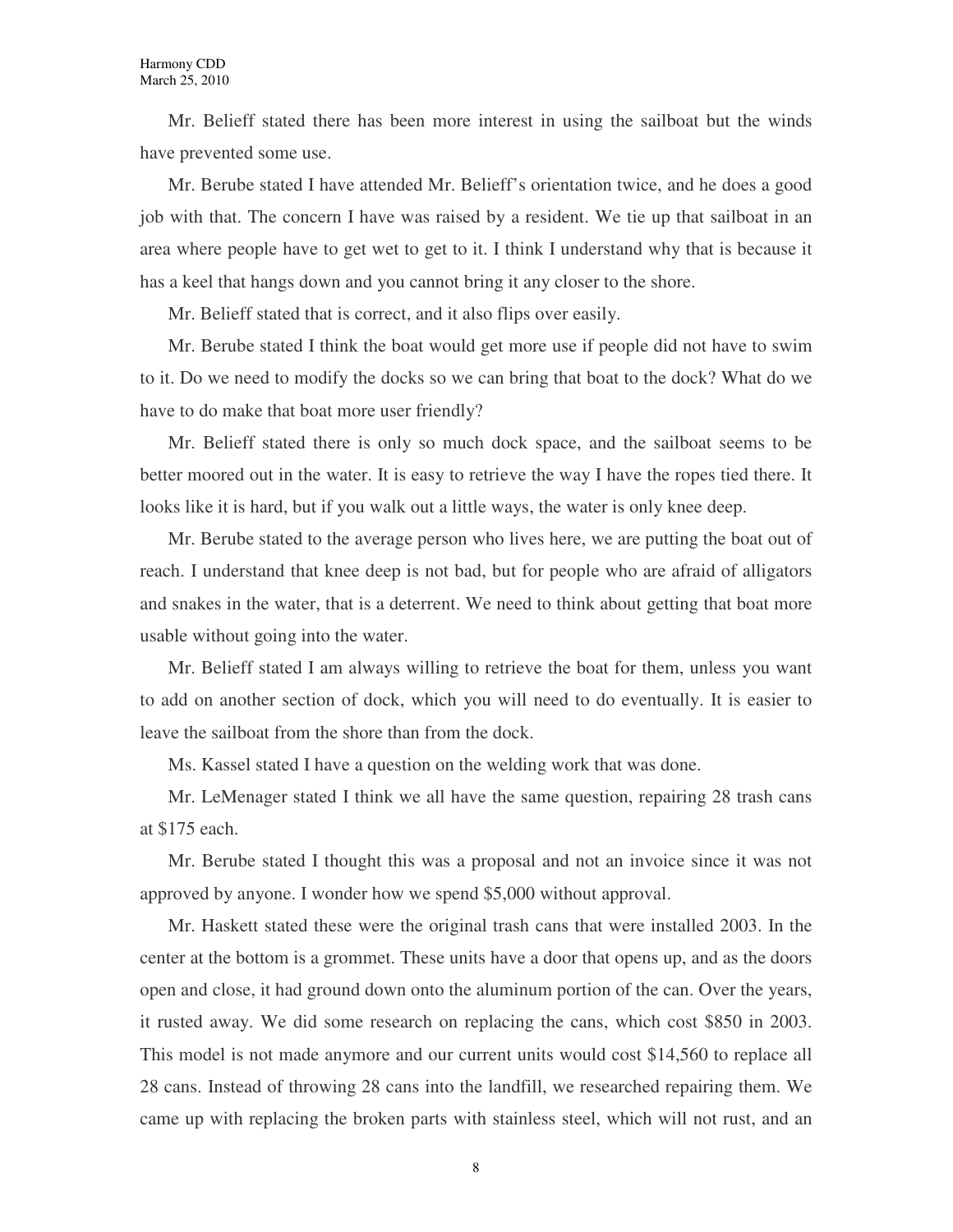updated grommet to prevent metal on metal from creating the issue that happened in the first place. Instead of throwing away 28 cans, we repaired 28 cans.

Mr. Berube stated I did some of the same research and your pricing is correct. My concern is that we spent \$5,000. I agree that new cans are a lot of money, but I have a problem spending \$5,000 of the people's money patching up used trash cans and many of them still look terrible.

Mr. Haskett stated it is a process. You will see the majority of the components are cast aluminum and will not be rusting which is not aesthetically pleasing. I did not think it was necessary to get rid of 28 garbage cans. When we prepared this year's budget this issue was raised and budgeted for refurbishing of the trash cans, as well as the drinking fountains. This was budgeted to do this repair.

Ms. Kassel stated in the future, I think the Board would appreciate advance notice before it is done just so we know, even in an email before hand that you are going forward with this work and the associated cost.

Mr. Berube stated even in a tight budget year, I would recommend replacing them with the ARP cans rather than these Recycled Design cans, because these will continue to deteriorate.

# FOURTH ORDER OF BUSINESS **District Manager's Report**

#### **A. Financial Statements**

Mr. Moyer reviewed the financial statements, included in the agenda package and available for public review in the District Office during normal business hours.

Mr. Moyer stated we received a distribution on March 15, and we are 49.25% collected. Last year at this time, it was 46%. This is following the typical pattern of the way assessments are collected in Harmony.

Ms. Kassel stated we are always a bit behind of when the developer pays their assessment. I wonder if we reflect that in the statement of revenue and changes in fund balance sheet.

Mr. Moyer stated it is reflected and we made that change. They are up to date in their payments.

Ms. Kassel stated generally we are not.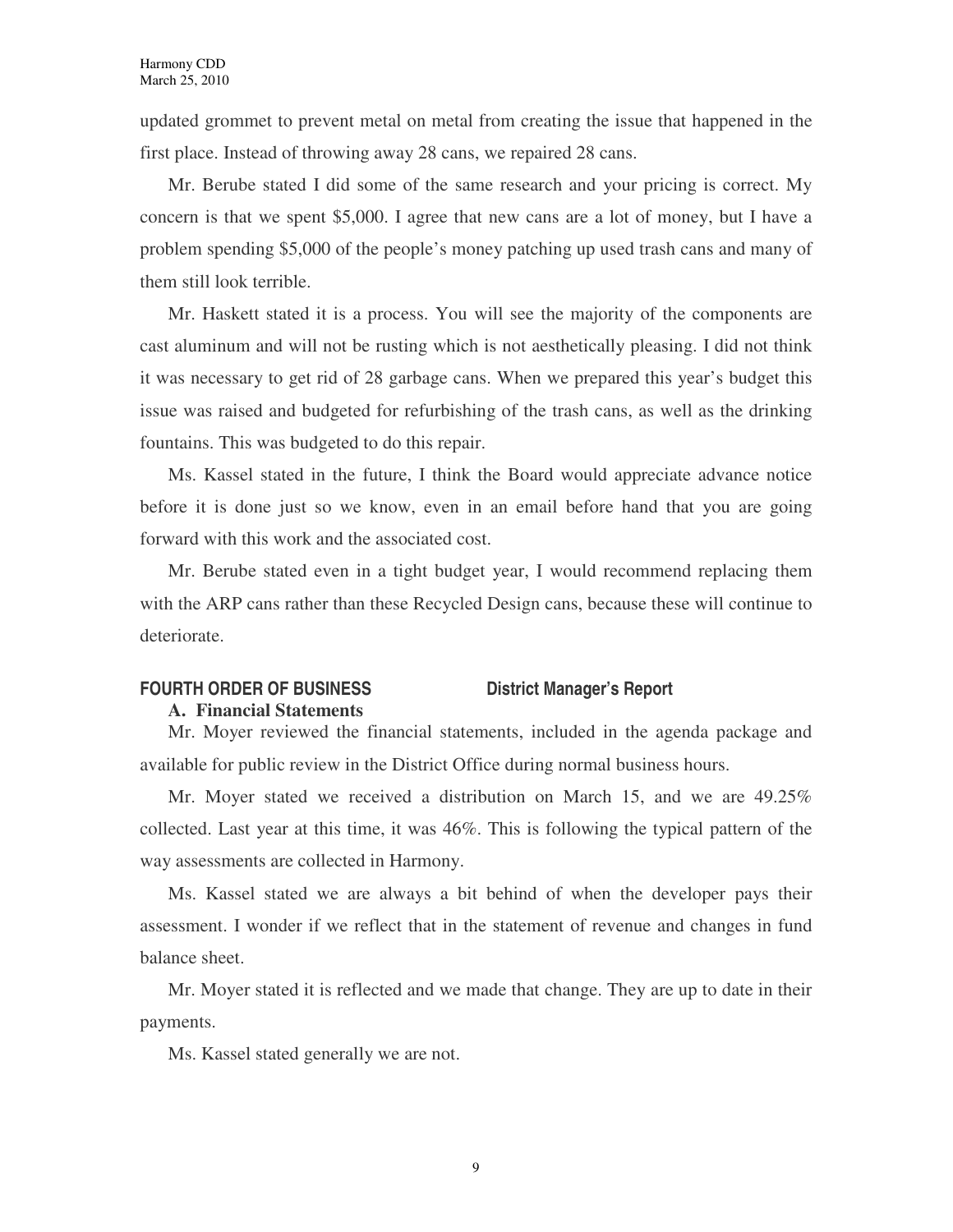Mr. Moyer stated we had a timing issue last year where it always lagged a month, but we corrected that in this fiscal year so that it accurately reflects what we collected from the developer.

Mr. Berube stated in both the 2001 and 2004 debt service fund, the interest on investments is significantly behind for both funds.

Ms. Kassel stated there is a report that discusses what we receive.

Mr. Moyer stated we have had significant problems with US Bank as the trustee investing funds. This report shows that we are getting 0.1%, which is better than my other Districts that are getting 0%. Their explanation is because some other CDDs have difficulty making their semi-annual principal and interest payments, so from a liquidity point of view, they do not want to invest anything. We are addressing that through our attorneys and I have asked Severn Trent to get involved in this, although that is not their responsibility. We have been talking with the trustee for a long period of time. The trustee just will not invest funds given the current state of the investment world and their concern about liquidity. You are correct that we are significantly behind on that.

Mr. Berube stated when we prepare next year's budget, we need to pay particular note of that because the situation is not likely to change. We are almost \$20,000 behind our anticipated numbers at this point.

Mr. Moyer stated even if it were aggressively invested according to a schedule that corresponds with the semi-annual principal and interest payments, we would be earning 0.75%, so it would be somewhat better but it is still very low.

Mr. LeMenager asked why do we need to use US Bank?

Mr. Moyer stated years ago, there were many banks with corporate trust departments, some of which do not exist now, and most have been acquired by or merged into US Bank. There are not many banks left anymore that have trust departments. We did tell US Bank that we are going to start looking for a new trustee if they continue to resist investing these funds.

Mr. Berube stated it is noted that it is invested, but the yield is 0.00%, and that is not an investment to me.

Mr. Moyer stated no, it is not.

Mr. Evans stated these are short-term investments because they are only holding funds for a short period of time until we make the next principal or interest payment.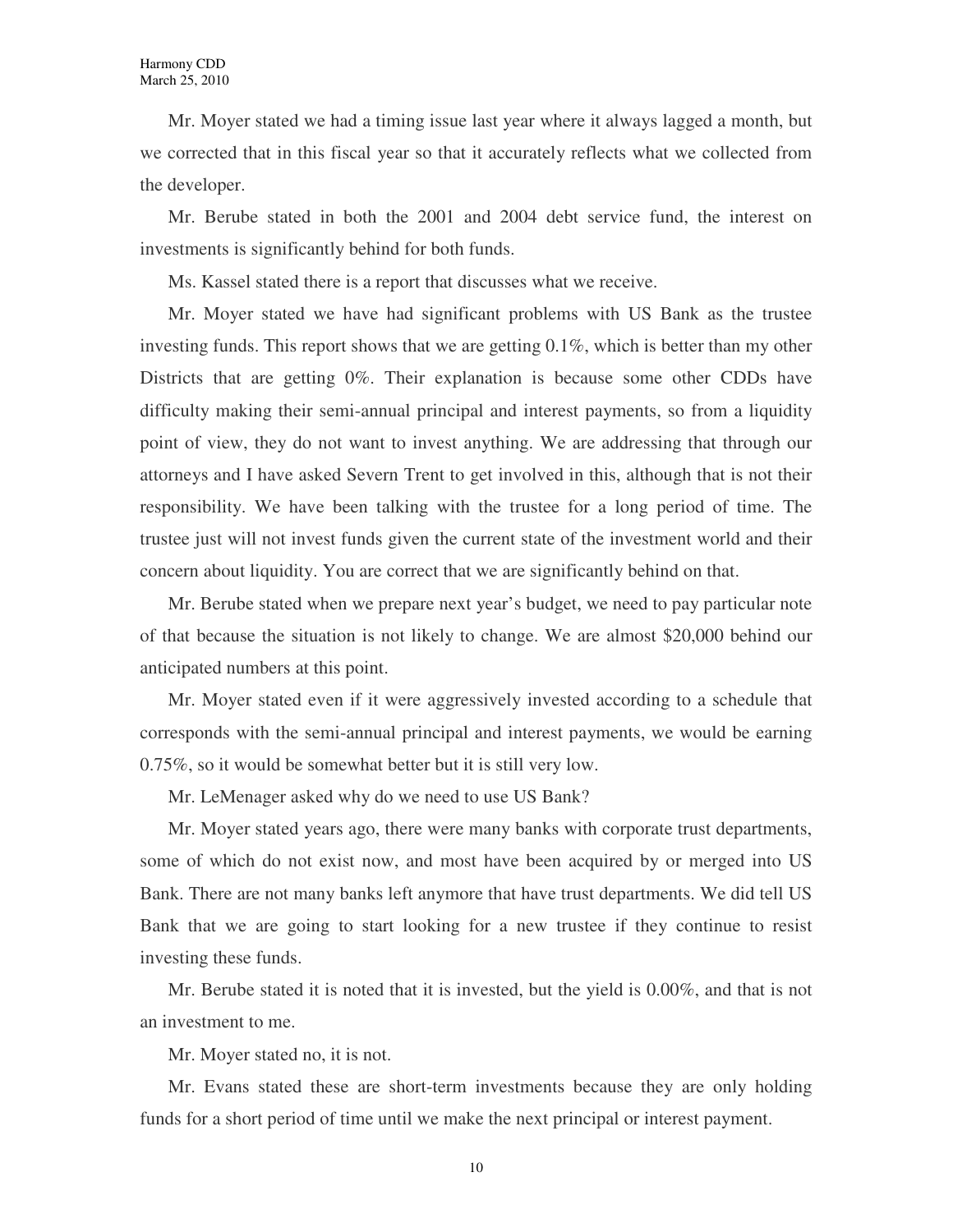Mr. Moyer stated it is frustrating.

Ms. Kassel asked does the capital projects fund reflect that everything has been paid that is coming out of that fund?

Mr. Boyd stated it reflects all the construction costs. There is about \$12,000 of our fees that have been forwarded to the trustee that have not been paid from the balance that is shown.

Ms. Kassel stated we will be left with about \$68,000.

Mr. Boyd stated that is correct.

#### **B. Invoice Approval #119 and Check Run Summary**

Mr. Moyer reviewed the invoices and check summary, which are included in the agenda package and available for public review in the District Office during normal business hours, and requested approval.

Mr. LeMenager asked what is the payment to Vasari CDD of \$6.00 for?

Mr. Moyer stated that is another CDD and it was an expense that was billed to them in error.

Mr. Berube stated to take a load off Mr. Haskett's shoulders in the future, perhaps we set a limit on what is discretionary spending and what is not.

Ms. Snyder stated this item was already approved in the budget.

Mr. Evans stated we have a management company and their role is to make those decisions on a day-to-day basis. It is not for the Board to micromanage them. If it is something that has been provided in the budget, we need to let them do their job. I agree that we need some interface during the month, but this Board spends a lot of time reviewing these issues. I want to be careful that we do not limit them where they need our approval for every single item. I think they are doing a great job and I do not want to take away their initiative.

Mr. Berube stated I do not argue that but I think we all forgot this was included in the budget because the budget was done so long before the work was actually done. If we are satisfied that it is fine, I am ok with that.

Ms. Kassel stated it would be helpful if Mr. Haskett lets us know when it is coming up so we can be prepared for it.

Ms. Snyder stated just let us know that it has been budgeted and that it is being sent for our information.

Mr. Haskett stated that can be accomplished.

11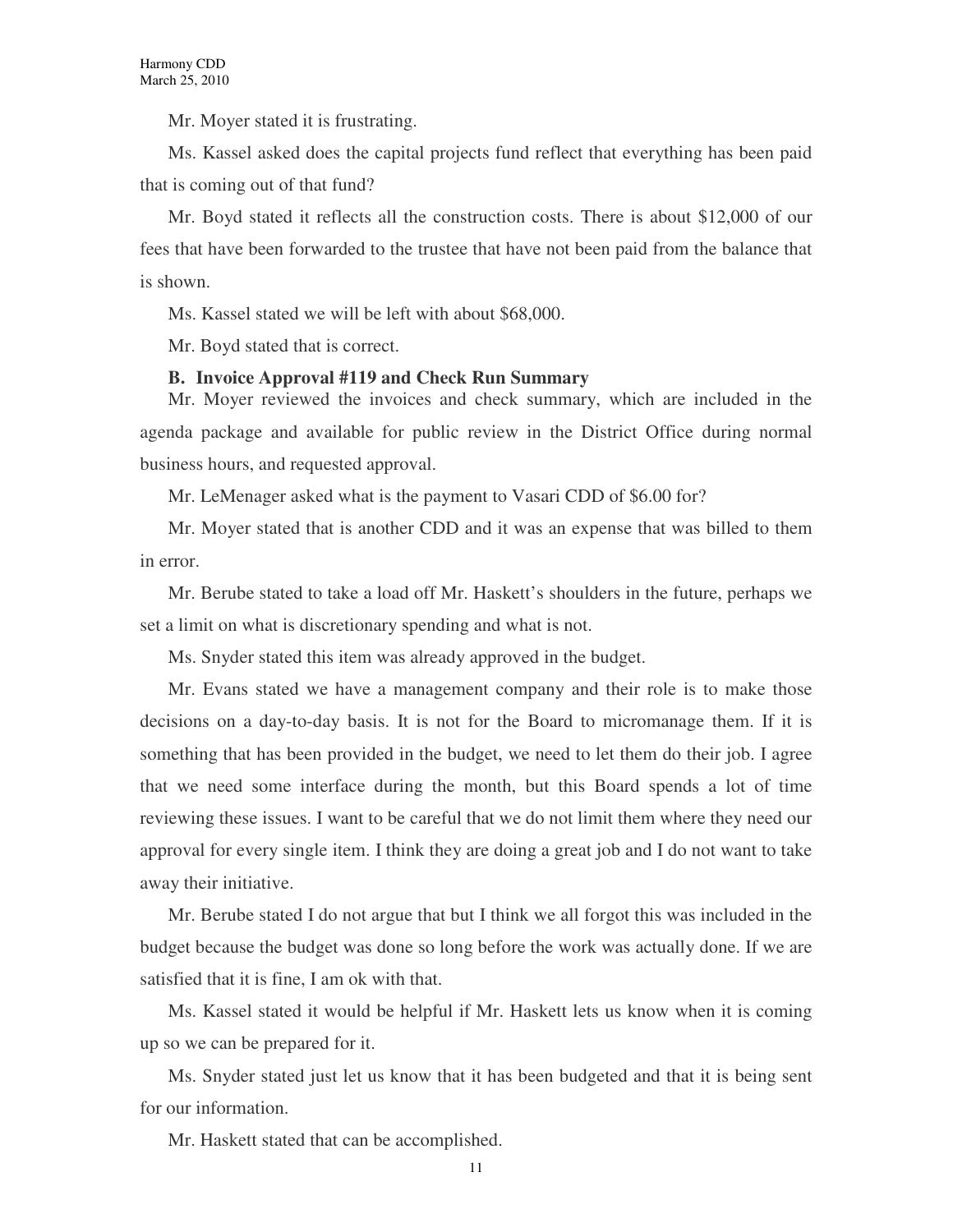On MOTION by Mr. LeMenager, seconded by Ms. Kassel, with all in favor, approval was given to the invoices as presented.

#### **C. Public Comments/Complaints**

Mr. Moyer reviewed the complaint log as contained in the agenda package and is available for public review in the District Office during normal business hours.

Ms. Kassel stated there were a couple things that were received earlier this month that are still outstanding: fence needs repairs, weeds need to be eradicated, and red ants. Have those things been addressed since they came in?

Mr. Shafer stated that has been partially completed. We sprayed the ants and I want to handle the ant beds in the dog parks in two ways. The best ant product is Top Choice but it is expensive and it takes several weeks to get into the soil, but it is a year-long residual. There is another product, Advion, which is a quick killer like Amdro and the ants disappear in a couple days. Immediately after I received that complaint, I applied both products. In conversation with Mr. Haskett, because of the dog's spring fling event, we thought it would be better to wait instead of applying that much chemical product until after the event.

Ms. Kassel asked is the product you are using toxic to dogs? If so, is there some way of putting out a notice that the park is off limits for a certain number of hours?

Mr. Shafer stated for the most part, no, it is not toxic. A dog would have to eat a large amount of it for it to be toxic to them. But to be safe, since there would be a large number of dogs in the park, we decided to wait until after that event. We treat the whole property for chinch bugs and the same product works for ants. It has just about worn off from the last application. Ants increase in activity after a rain, and that is when the complaint was received. We will treat all dog parks that way, using Top Choice for the year-long residual and Advion to get rid of them immediately.

#### **D. Discussion of Meeting Notice Publication**

Mr. Qualls stated as indicated in the memorandum in the agenda package and that I distributed, the legal requirement for these meetings is an annual publication. Though not required by law, we still advise you to continue what you are doing on the website and signs and other notifications.

Mr. Berube stated the reason I raised the issue was the matter of trying to save \$45 a month on a newspaper that is not widely read and is so far away. Now we know that we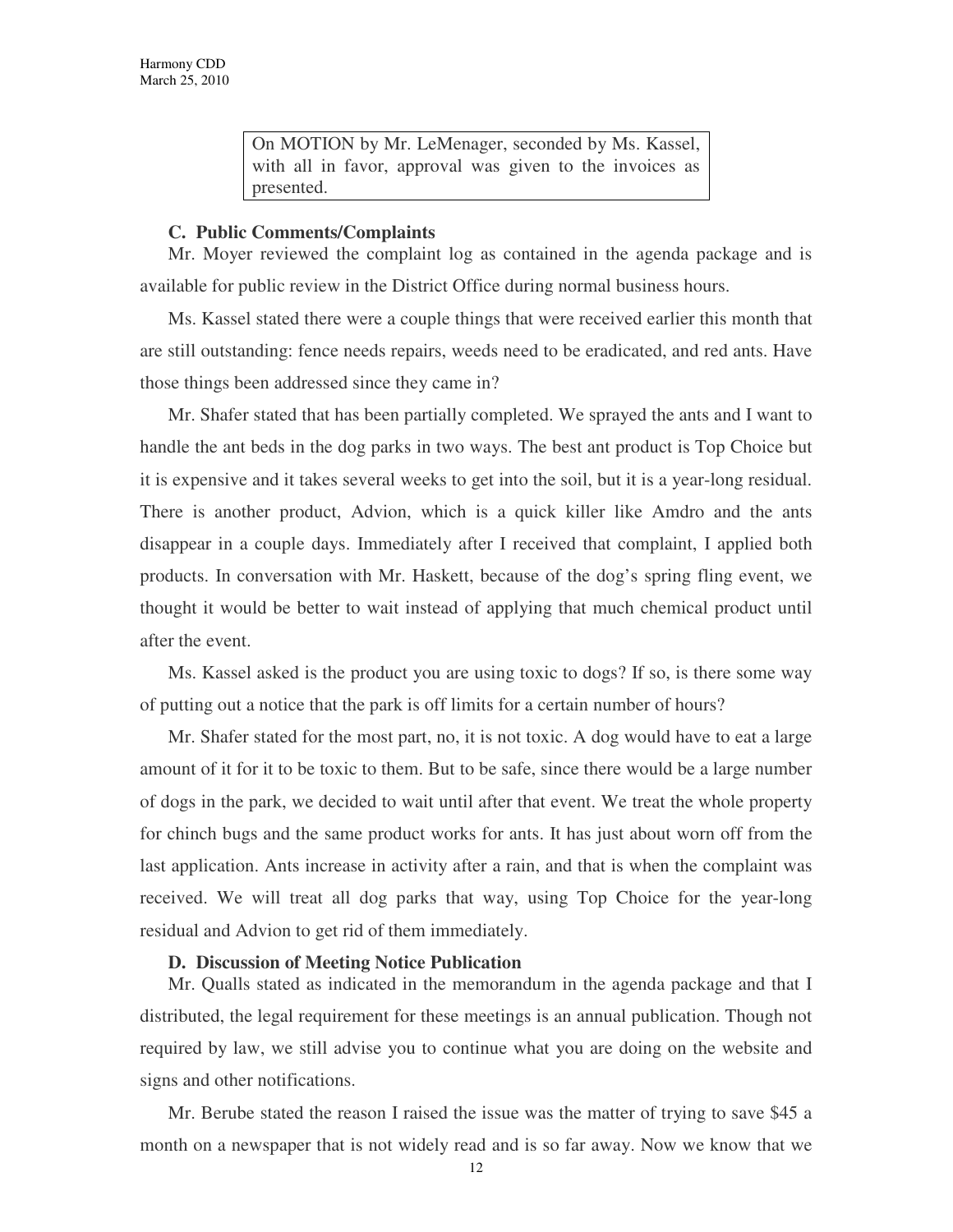are only required to advertise the schedule once a year, so this Board can decide whether to continue advertising on a monthly basis or just once a year as legally required.

Ms. Kassel asked does anyone in the audience check the Orlando Sentinel classified advertisements to know when the meeting is?

None responded.

Mr. Evans stated if there are no legal ramifications or requirements, I do not have a problem advertising just once a year.

Mr. Moyer stated there is a Bill pending in the legislature that would do away with newspaper advertisements altogether and would permit us to put notices on websites.

Mr. Qualls stated that is Senator Dean's bill. The reason why it will likely not become law, even though it makes sense and seems to be the right thing to do, is because it is an election year, and the newspaper lobby despises that legislation. Those up for election do not want to upset the editorial Board for their newspaper. It is something that some of our other clients have been trying to do for a long time. It is a tough sell, even though it makes sense. But the legal requirement is annual publication.

> On MOTION by Ms. Kassel, seconded by Ms. Snyder, with all in favor, approval was given to an annual meeting schedule advertisement in the Orlando Sentinel, with the addition of notice on the District's website, community signs, and email blasts.

Mr. Moyer stated we have always advertised the annual schedule in September before the beginning of your fiscal year, and that meets the annual requirement provided in the Statute. We have also advertised your meetings on a monthly basis in an abundance of caution. With the telecommunications that are available, we can address that.

Ms. Burgess stated I want to point out that we have different requirements for budget hearings, and you will see invoices for those advertisements. Those costs are anticipated in the budget already.

Mr. Berube stated that is fine.

Mr. Moyer stated I will provide a written report next month in your agenda package related to the elections we will have this year in this District. Ms. Snyder's and Mr. Berube's terms expire in November, and anyone who is interested in being a Supervisor needs to qualify with the Supervisor of Elections, just like you do for running for County Commissioner. There are two ways to qualify: by petition where you get 25 neighbors to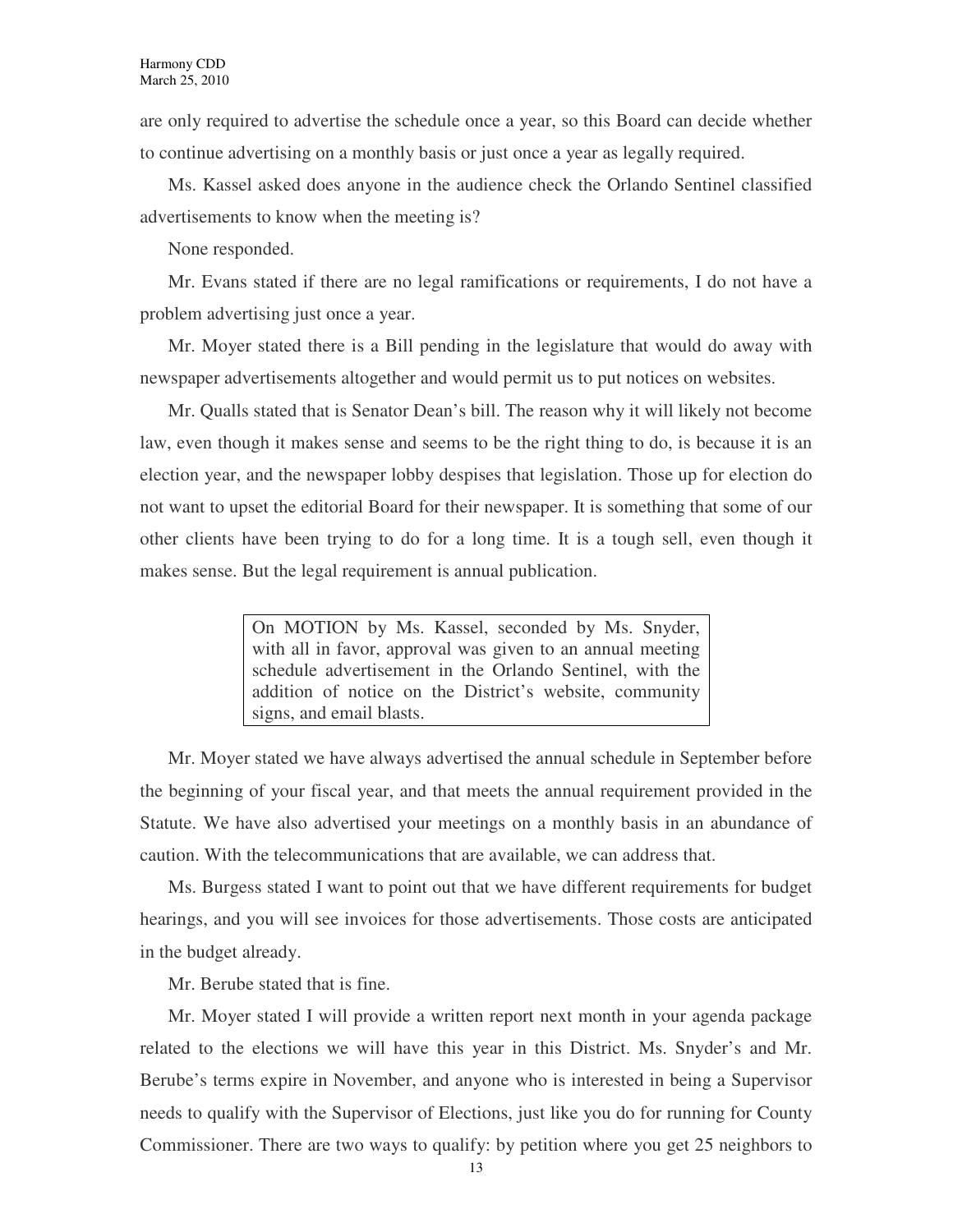sign a petition supporting your candidacy and you pay \$.10 per petition, or you can go down during the qualification period and pay \$25. I believe the qualification period for the petitions ends May 21 at noon. If you qualify by paying the qualification fee, it is noon on June 14 to noon on June 18. We will have more information in the agenda next month.

## **FIFTH ORDER OF BUSINESS Staff Reports**

#### **A. Attorney**

Mr. Qualls stated Mr. vanAssenderp in our firm has some clarifications to make on a technical matter that I will forward to Mr. Moyer. Also on the notes to the financial statements under operation and maintenance, it lists R&M—common area. "Common area" denotes an HOA term pursuant to the Statute. It probably refers to a District facility, and it is a misnomer, but we want to clarify that language and will forward it to Mr. Moyer.

### **B. Engineer**

Mr. Boyd stated I distributed several documents related to final closeout of the waterline project. Final retainage has been paid. The certificate of substantial completion states that the project is complete and releases them from other obligations, other than they maintain it for one year under the terms of their original contract. There is another document that is the intent is to convey the improvements to Toho Water Authority. The intent is that the CDD completed that project and still owns it, but the waterline will be conveyed so that Toho Water Authority will own it and be responsible for maintenance. Exhibit A is a legal description and shows where the waterline is located, and Exhibit B shows what physical improvements they are receiving. The last item is the easement agreement, which is a tri-party agreement between Birchwood Acres, the Harmony CDD, and Toho Water Authority. The waterline, as constructed, crosses both developer-owned and CDD-owned lands. This easement allows Toho Water Authority the right to access and maintain the waterline. I am requesting the Board approve these documents and grant the Chairman the authority to execute them.

Mr. Qualls stated I have reviewed these documents from the perspective of the District.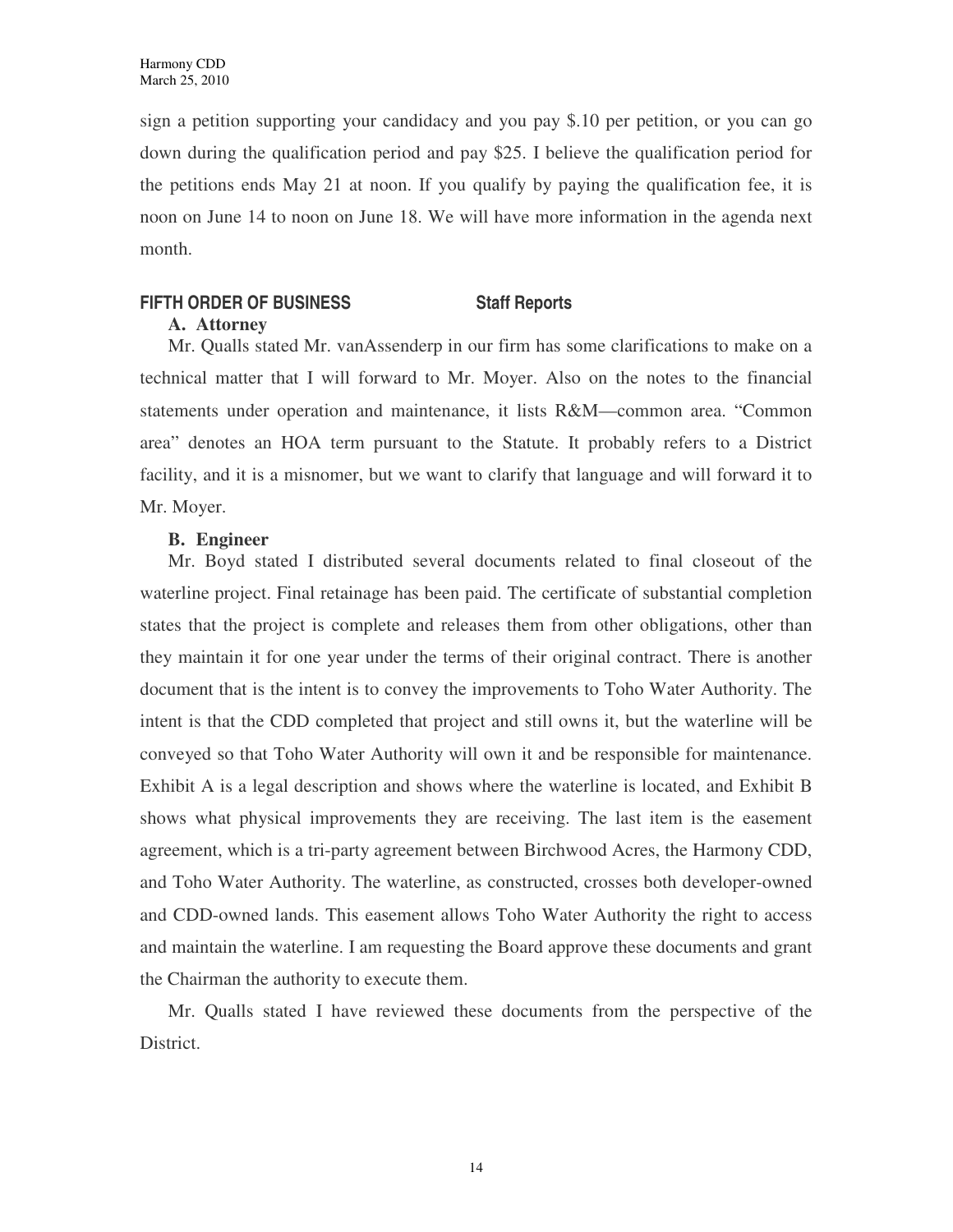On MOTION by Mr. LeMenager, seconded by Ms. Kassel, with all in favor, approval was given to the easement agreement, the certificate of substantial completion, and the intent to convey, as discussed.

### **C. Developer**

Mr. Haskett stated there was a question last month about keys, how they were distributed and the deposits that are taken. There were 686 keys logged into our system, and we have 39 keys on hand. Over the past six months, 54 keys were handed out. No deposits were taken from what I could tell based on the data that the sales gallery provided to me. No third keys were distributed which would trigger the deposit for a key. Most of the keys that were distributed were attributed to recent foreclosed homes where the previous owners did not turn them in, so new keys were distributed. When the sales gallery hands out a key, they will ask for a deed or a lease, which is the process we are using. I suggest we look at a card access system in the near future to alleviate these problems. I have spoken with Ms. Burgess a few times on this issue, and they use a card access system in a few other CDDs. It streamlines things and eliminates a lot of issues with questions of access.

Ms. Kassel stated last month we discussed having a combination where you change the lock to a push button and it gets changed frequently.

Mr. Evans stated this issue lends itself to more discussion. Ms. Kassel has raised issues about the dog park with people accessing the dog park who are non-resident members. We have a mechanism where non-residents can pay an annual fee and use all the facilities, or they are residents or renters within Harmony. We are trying to monitor who is coming and going in the dog park. We also have issues with people coming into the swim club late at night and causing disturbances. We may be able to address a lot of these issues by exploring a card access system. It may be that you register your pet to receive a card in order to have access to the dog park. Otherwise, you have no reason to be in the dog park. You will also be able to regulate access to the pools because you can put a timer on them and they will be activated during operational hours of the pool. There are a lot of benefits we can achieve by going to a card access system. I think you all raised a great point last month.

Mr. Berube stated I raised the issue because of the invoice for 50 keys, and after researching a year's worth of invoices, I found that about every three months, we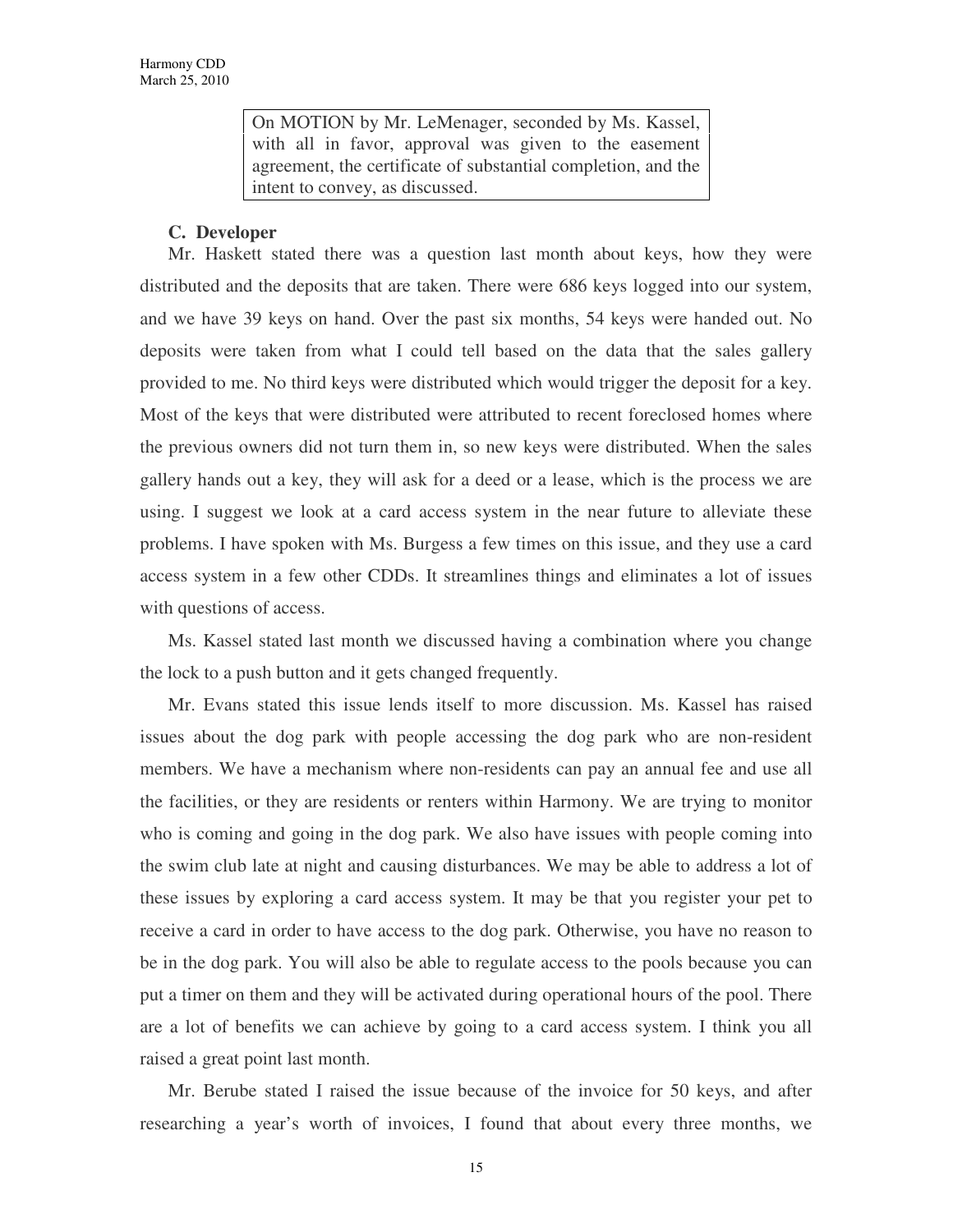purchase 50 keys. In a six-month span, we purchased 150 keys. The dollar amount is insignificant, but if that is the ratio with our 508 addresses, we have a lot more keys out there than people who live here. I think the problem is when people move, they keep their key, and there is no control of them coming back to use these facilities. If Mr. Belieff asks if they have a key, they can produce one. To Mr. Haskett's point, I would dispute their recordkeeping because I have gotten keys to replace lost ones at the welcome center, and no one asked if I was a resident on two occasions.

Mr. Evans stated we are all seeing a learning curve on ways to improve because we are starting to see the cause and effect. I would like to explore card access systems and the pros and cons. I think it will solve a lot of problems and it can be paid for with capital improvement funds. I think it will really help us address the repeated issues.

Mr. Berube stated we can have the cards deactivated after six months or a year and announce to everyone what they have to do to have their cards reactivated. We would have tighter controls.

Ms. Kassel stated we have to think about who will administer that. Will it be Mr. Belieff or someone else?

Mr. Berube stated first, we need to determine cost and then we can decide on the administration of it.

Ms. Kassel stated that is part of the cost.

Mr. Evans stated just look at the savings we would have in vandalism and repairs.

Mr. Berube stated my wife raised the concern that kids dive into the pool. If someone from outside of Harmony get in, dives in the pool and gets hurt, we may have a lawsuit by a non-resident because our security was not good enough.

Ms. Kassel asked are we indemnified?

Mr. Moyer stated we have limited tort indemnification.

Mr. Berube stated they key issue is the security of the whole area, and Mr. Qualls discusses that often on government bodies regulating public access. I think we need a card access system.

Mr. LeMenager stated I agree it is worthwhile to look at, and probably something to include in next year's budget.

Ms. Kassel stated we can pay for it from capital projects.

16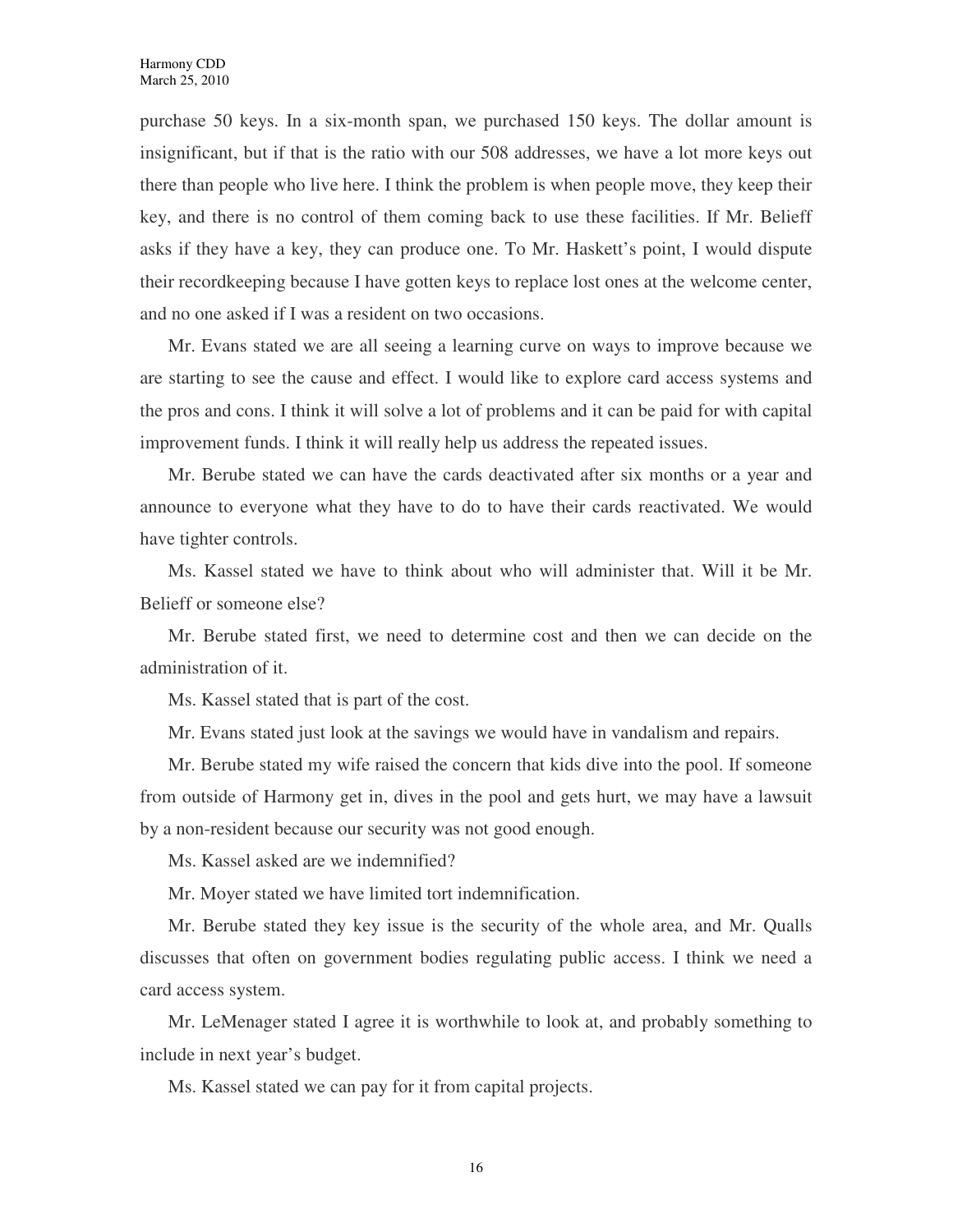Mr. LeMenager stated I realize that, but when that fund is gone, then any capital improvements will be funded strictly by the developer.

Mr. Berube stated reality is by the time we investigate these systems, it will be time to consider it for next year's budget. It does not need to happen immediately but we need to quell the activities that are going on here by non-residents.

Mr. LeMenager stated cards are the best long-term solution.

Mr. Berube stated we can carry this over to the dog parks where people do not get a card unless they register their pet.

Mr. LeMenager stated I am pretty sure we cannot restrict access to any of the parks strictly on the basis of whether or not someone has a dog.

Ms. Kassel stated if they have an access card, they can get in.

Mr. Evans stated that is what we are trying to determine. We are trying to get pet owners to register their dogs. I agree with Mr. LeMenager that you cannot prohibit a resident from accessing the dog park just because they do not have a dog. When they come in to pickup their access card, that gives them the opportunity to register their pets. Everyone will have to register for a card, and we might be able to accomplish two things at one time.

Mr. Berube stated we will get some pricing and have that as a future discussion item. Last month we discussed the painting project, which should be getting started soon.

Mr. Haskett stated it is underway.

Mr. Berube stated many of our structures, including ones in the dog park, like the columns, are getting beat up. The foam structure needs some patch work. The bases are stucco on many of the columns, and the vast majority of those metal corner beads are rusting because the paint is gone. They look bad up close. All the gazebos need that repaired and we need to consider how the town square is looking with rusty corners.

Mr. Haskett stated we did some repairs four years ago.

Ms. Snyder stated right away, they started rusting out again.

Mr. Berube stated if you just put a coat of paint over those metal corner beads, that will not fix it. There is polish available that can be used.

Ms. Snyder stated that did not repair it, either.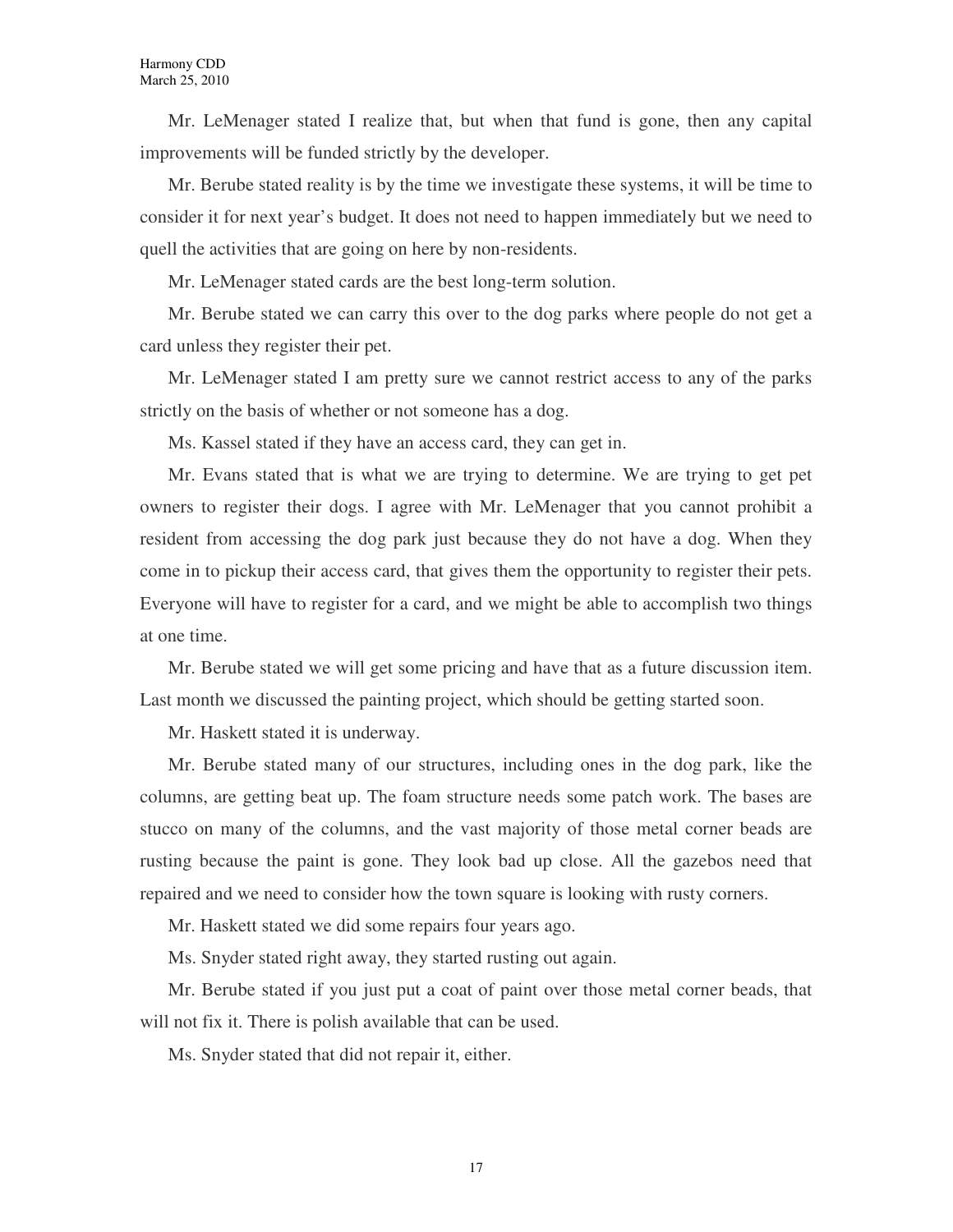Mr. Berube stated if we are going to repair these, it needs to include a rust conversion process, and it comes in a can. You spray the rust area, it turns to black and you have to paint it. If we are going to do these, that needs to be part of the price quote.

Mr. Haskett stated the issue is they are rusting from the inside out, and applying it to the surface will not correct the problem. We need to get to the root of it, and it is a little more involved than applying something to the surface and painting it. The work would be to renovate them, which would include chipping off the corners and re-edging them with a vinyl material. There is a process we can go through and we can get bids. For structures such as the dog park pavilion and gazebos and the columns in the pocket parks, my suggestion is to use a stone product rather than stucco. The ones done in brick have had no problems from the beginning.

Mr. Berube the one at Brackenfern looks like cement and it looks good, too.

Mr. Haskett stated I mentioned last year that we can do them in dry stone or something similar going forward.

Mr. LeMenager stated I suggest we simply remove them and put a nice plant there. Do we need columns in tiny parks in the middle of neighborhoods? Or is it pleasant enough just to have some green space.

Mr. Berube stated the vast majority of the columns that have problems are in the town square and the dog parks.

Mr. LeMenager stated I am thinking of the one in Primrose Willow that is falling apart. Why do we need two columns in a small park on Primrose Willow?

Mr. Berube asked do we have the ability to remove infrastructure? I do not think so. I think we need to maintain it.

Mr. Qualls stated I think sometimes maintenance includes removal.

Mr. LeMenager stated I do not think it adds anything aesthetically pleasing to that little park by having two little columns.

Ms. Kassel stated I think it does add something.

Ms. Snyder stated I think it does, too.

Mr. LeMenager stated they are nice to have, but there is a price to keep and maintain them.

Mr. Berube stated right now rust is an aesthetic issue, but later it will damage the structure and it will be a major expense to replace or repair.

18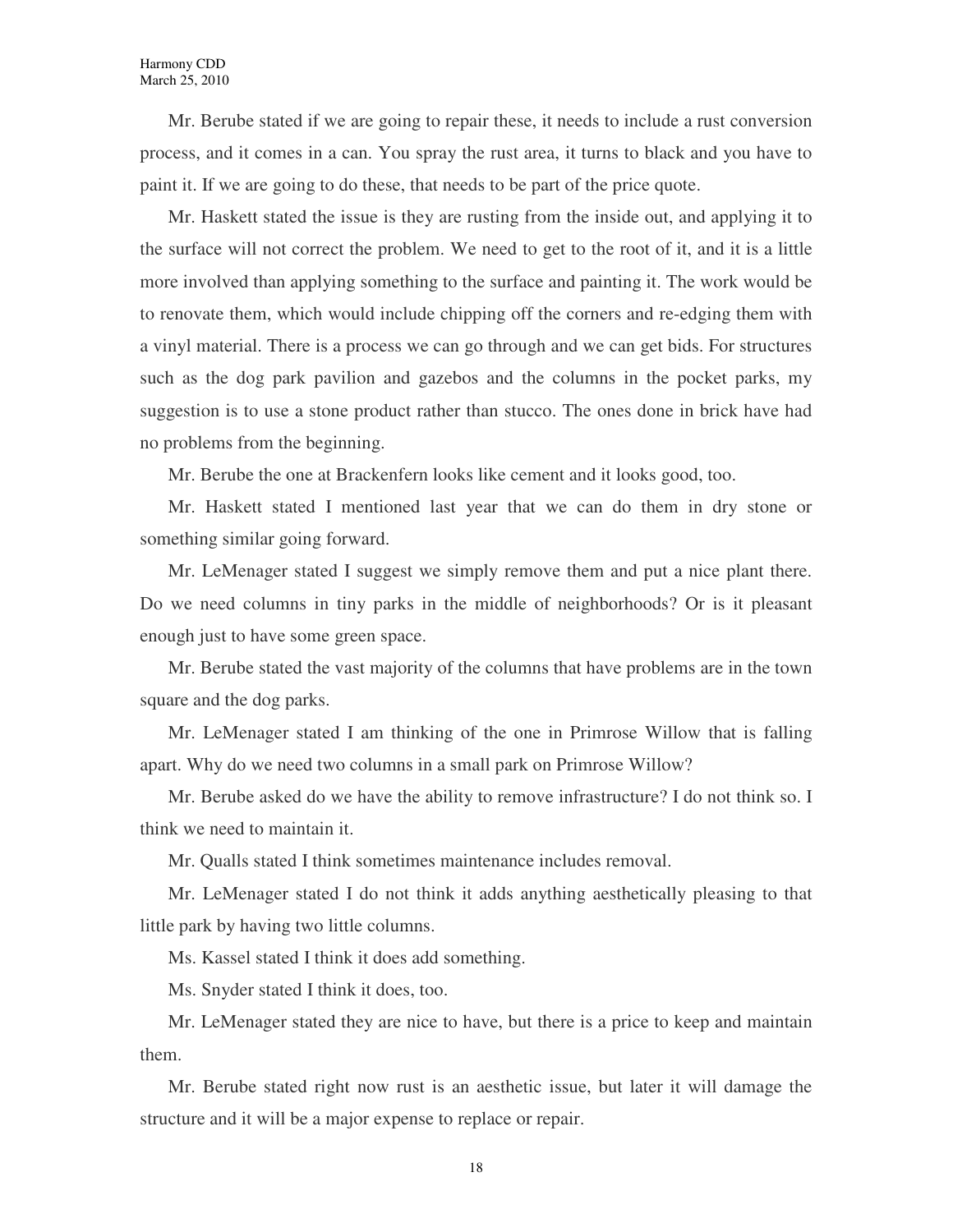Mr. Haskett stated a year ago, the development company had a maintenance person who did some maintenance to all those columns at no cost to the District, including washing and touching up paint. We no longer have that person as a result of the company's downsizing, which is why you are seeing these issues coming up. It should show you what the development company has done in the past. We can provide some proposals to do this work.

Mr. Berube stated since Ledesma is on property, I think a painter can do these repairs. Ask them for an estimate to make them look nice.

Mr. LeMenager asked do we have a schedule to replace the mosaic pool tiles that are beat up?

Mr. Haskett stated not at this time, but it was raised several months ago. It is time at the swim club to peel the mosaic tiles off and replace them. Some have been causing hazards, and now there is a State law that if a pool tile is chipped and not replaced, the pool can be shut down immediately. It is beneficial to have all the tiles replaced at once which will also improve the looks of it.

Mr. LeMenager stated when you do that, I suggest you remove the rocks to avoid the temptation for children to throw them.

Mr. Belieff stated the damage lately is from throwing lawn chairs or sitting on the edge with the chairs in the pool.

Mr. Berube asked when you are looking for contractors and suppliers, do you look at the Harmony residents business directory to see if we can use someone who lives here? I know there is at least one pool service company and if they live here and are as good as anyone else, we should use them.

Mr. Haskett stated yes, and if they meet the insurance requirements, I am happy to utilize them. Our pool service has been here from the beginning and they do an incredible job. I have competitively priced pool services over the years and others do not come close to what we are being charged.

#### **SIXTH ORDER OF BUSINESS SUPERVISOR Requests**

Mr. LeMenager stated we have gotten into the habit of people forgetting that we have a monthly agenda, which has a deadline in order to receive information to get to the Board. Every month at these meetings, we receive more and more paperwork that is distributed at the meetings. We are expected to read and analyze this information in order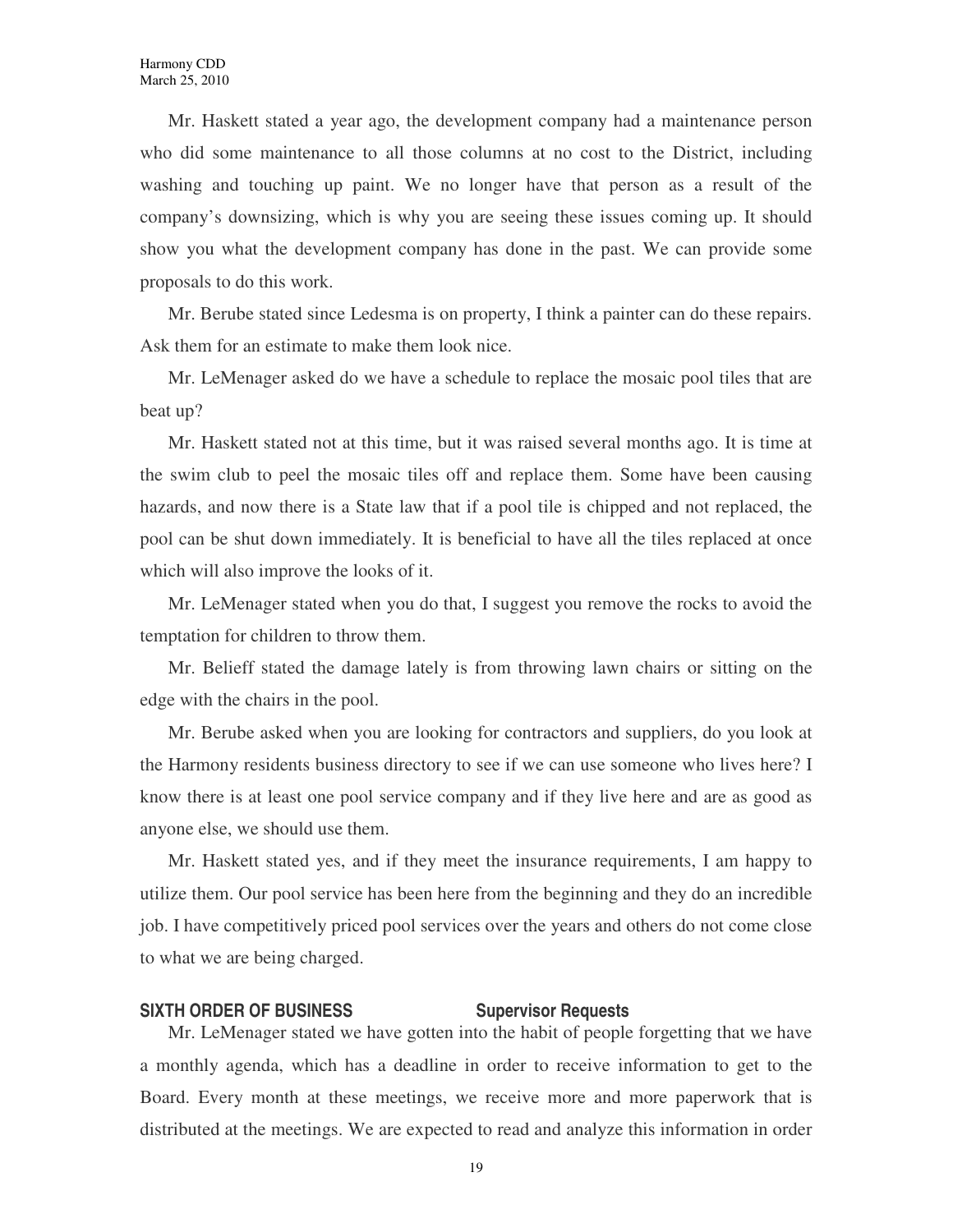to make decisions at this meeting, and that is ridiculous. Last month, I voted in favor of painting the swim club, but I would not have voted in favor of it if it had been in the agenda and had I been able to look at the swim club. I looked at it afterwards, I do not think it needs painting. I agree it needs some touch up. The trellises need painting but not the building. To the degree that we are being asked to review and approve things and make substantive decisions, people need to remember we meet once a month and there is a deadline to include materials in the agenda package for our review. We are a diligent group and we do our advance work so that we will be in a position to make good decisions at the meeting, but we need to get away from the habit of thinking it is acceptable to put a stack of papers in front of us.

Ms. Kassel stated we discussed last month collecting money for repairs for damage to the boat. I wanted to know how that went.

Mr. Berube stated there were invoices from Advanced Marine that I forwarded to the District office.

Ms. Burgess stated I was out of town on a family emergency for two weeks, and I am still trying to catch up.

Mr. Berube stated I provided two newsletter samples to everyone for neighboring communities. We have spoken before on the need to communicate with the people who live here. Harmony Notes is a developer newsletter that we do not have access to, as well as e-blasts. I had some past experience with a newsletter publishing company, Focus Community Publications, and I distributed some samples from two communities. The product we would get is on ledger-size paper folded in half. They accept local advertisements from local residents and businesses. It would be a community newsletter. I am not sure this is a CDD function. One of these samples is published by the CDD and the HOA, and the other is published by the HOA. I am raising it here because this body would be the easiest one to get it done and control the content, but it always come down to the money. These are published at no cost to us except for delivery, which is \$.32 per house, rolled in a plastic bag and hung on the front door. It can be produced monthly or quarterly. We discuss how to get information about many things to the community and there are always questions but we have no easy way of getting information to the residents and many times it is stale. This is a communication vehicle. Whether it is done by the CDD or the ROA, we should discuss it. For 508 houses, it will cost \$160 per issue.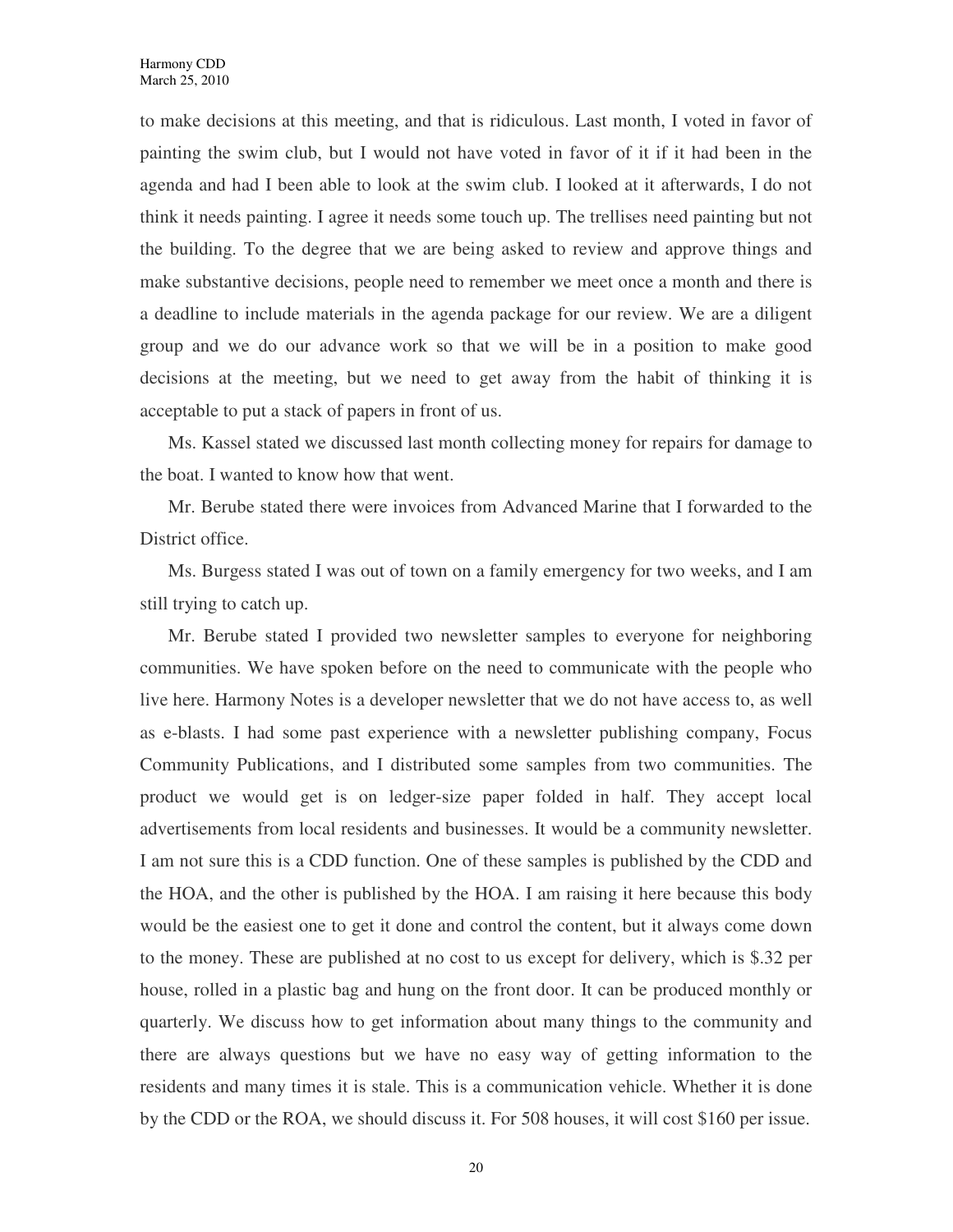Ms. Kassel stated we should discuss this at our next meeting.

#### **SEVENTH ORDER OF BUSINESS Audience Comments**

Ms. Jane Christenson stated I have a question on the dog park. I see the landscapers out all the time and he said they treated for ants before the spring fling. Was that in order for the spring fling could occur? There are over three dozen ant mounds and it is getting dangerous. There is a whole section of the left curbed side of the dog park used to be mowed to at least five feet to keep the blackberry bushes away from the fence. Since that has not been done, there is an area of 20 x 80 feet of seedlings of prickly berry bushes that are scratching the dogs. Is there a way to get rid of them?

Mr. Shafer stated yes, we did get that message and we will mow off the side of that fence and keep that buffer area. We will spray next to the fence and keep the ants out that way. It is not toxic to dogs.

Mr. Mike Hubbard stated we live in Ashley Park and are relatively new residents. First, whenever I have served on a Board, we had a resolution that for anything that comes in late, we did not vote on it. That was never a problem because everyone knew the policy. Second, my wife and I walk a lot many times a day and everyone of the landscapers we have dealt with, wherever we have been walking, has been extremely courteous, kind and friendly. If they are blowing, they stop what they are doing until we walk by. I think they are doing a fine job. Third, I received a letter a couple months ago about paying \$69 to the CDD. Since we just bought the home, I was not sure if it had been paid by the bank. I called and left a message if I was supposed to receive a bill or an invoice, but I never heard back from anyone.

Mr. Evans stated that was not the CDD.

Mr. Moyer stated I had a long conversation with someone on that issue, so it might have been one of your neighbors. That is not a CDD issue but that is the Ashley Park Association.

Mr. Hubbard stated I just want someone to send me a bill. I called and no one got back with me.

Ms. Kassel stated your CDD assessments are paid on the County real estate bill, but you also receive another bill from the Harmony HOA and one from Ashley Park HOA.

Mr. LeMenager stated Sentry Management manages Ashley Park.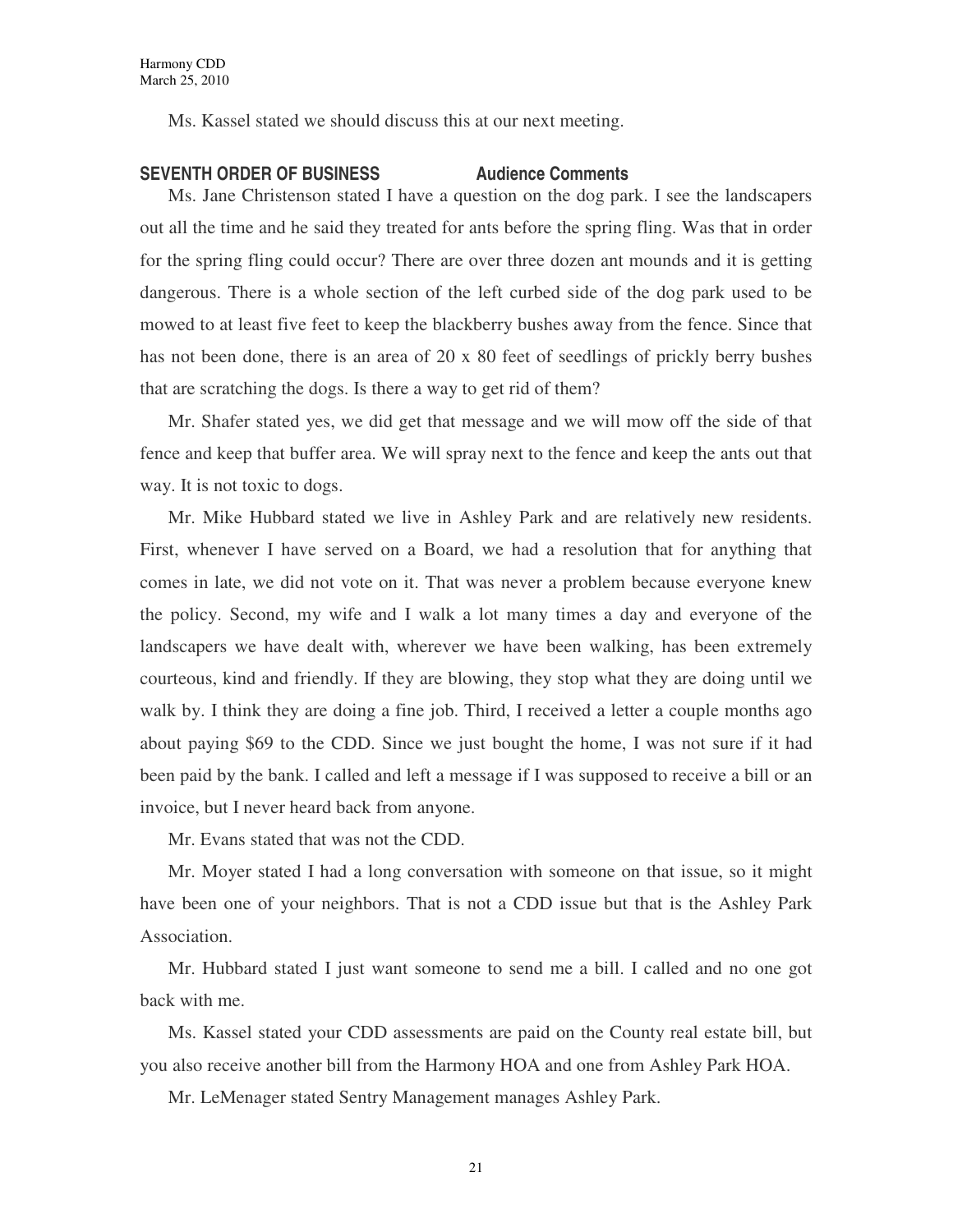Mr. George Schiro stated regarding access cards, you need to take into account they need to be waterproof. Regarding the CDD having an opening, I would appreciate if the developer would send an e-blast about the openings coming available. Regarding ponds and algae, how many ponds are there?

Mr. Golgowski stated about 35.

Mr. Schiro asked how many are in residential neighborhoods?

Mr. Medlin stated three or four.

Mr. Schiro stated that means 90% of the ponds are on the golf course, which means that \$100,000 or more of CDD money is used to maintain the golf course ponds. We have talked about this before. Can we get them to focus primarily on the residential ponds first?

Mr. Berube stated we do not spend \$100,000 on pond maintenance.

Mr. Schiro stated we have according to some past statements I have seen for golf course pond maintenance.

Ms. Kassel stated no, we pay \$1,500 per month on pond maintenance.

Mr. Berube stated that may have been the past, but you need to consider that this Board has changed its complexion.

Mr. Schiro stated I just know that this company is spending time maintaining golf course ponds and I would like them to focus on residential ponds. Three facts were established by Mr. Evans and Mr. Moyer on the public record during the December 2009 meeting: (1) the CDD has a license agreement with the developer to utilize Buck Lake,, which is necessary since the residents of Harmony do not own Buck Lake; the developer owns Buck Lake; (2) under the provisions of the Buck Lake license agreement, the developer has given the residents permission to use developer land where the dock is; and (3) this arrangement is possible because there were two willing parties to the agreement—the developer and the CDD. Every CDD meeting, like this one, includes time set aside for Supervisor requests and this is the time when they can make their own wishes heard. This is one of the perks of being a CDD Supervisor. I have questions for Ms. Kassel. Since you were elected as a CDD Supervisor in November 2008, during how many meetings have you had the opportunity to make a comment under Supervisor requests?

Ms. Kassel stated as many meetings as I have attended.